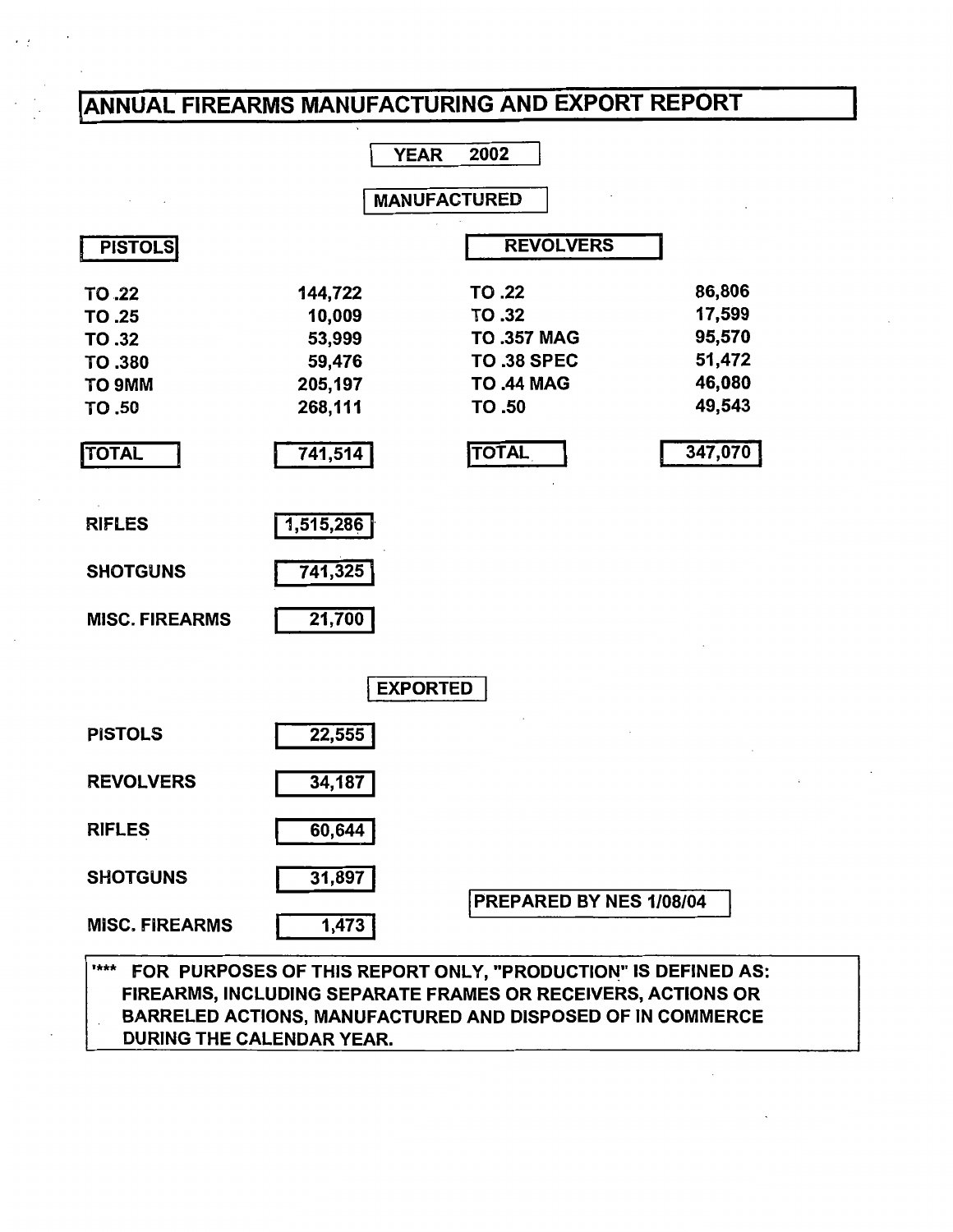**PISTOLS MANUFACTURED IN 2002** 

 $\cdot$ 

**PAGE 1OF21** 

| <b>RDS KEY</b> | <b>LICENSE NAME</b>                                      | <b>STREET</b>                             | CITY                                 | ST        | <b>PISTOL</b><br>22 | <b>PISTOL</b><br>25 | <b>PISTOL</b><br>32 | <b>PISTOL</b><br>380 | <b>PISTOL</b><br>9MM | <b>PISTOL</b><br>50 | <b>PISTOL</b><br><b>TOTAL</b> |
|----------------|----------------------------------------------------------|-------------------------------------------|--------------------------------------|-----------|---------------------|---------------------|---------------------|----------------------|----------------------|---------------------|-------------------------------|
| 57100275       | <b>TIBBETS, VICTOR R</b>                                 | 933 CR 439                                | <b>BERRYVILLE</b>                    | <b>AR</b> | 0                   | 0                   | 0                   | 0                    | 1                    | 3                   | 4                             |
| 57134716       | WILSONS GUN SHOP INC                                     | 2234 CR 719                               | <b>BERRYVILLE</b>                    | <b>AR</b> | 4                   | 0                   | 0                   | 0                    | 0                    | 2421                | 2425                          |
| 57100518       | ZIMMERMANN, ALEX W                                       | <b>171 MADISON 1510</b>                   | <b>HUNTSVILLE</b>                    | AR        | 0                   | 0                   | 0                   | 0                    | 0                    | 3                   | 3                             |
| 98633149       | ACOSTA, JUAN S                                           | 1320 E HIGHLAND #73                       | <b>PHOENIX</b>                       | ΑZ        | 4                   | 0                   | 0                   | 0                    | 0                    | 0                   |                               |
| 98633332       | R & R SPORTING ARMS INC                                  | 15481 N TWIN LAKES DR TUCSON              |                                      | AZ.       | 2                   | 0                   | O                   | $\overline{7}$       | 0                    | 0                   | 9                             |
| 98614472       | <b>STURM RUGER &amp; CO INC</b>                          | <b>200 RUGER RD</b>                       | PRESCOTT                             | AZ.       | 62340               | 0                   | 0                   | 0                    | 21609                | 30921               | 114870                        |
| 93334014       | <b>BRYCO ARMS</b>                                        | 380 CLINTON ST                            | <b>COSTA MESA</b>                    | CA        | 9613                | 4926                | 0                   | 26415                | 29570                | 0                   | 70524                         |
| 93340235       | <b>INTERNATIONAL ANTIQUE</b><br><b>REPRODUCTIONS INC</b> | 33171 CAMINO<br><b>CAPISTRANO</b>         | <b>SAN JUAN</b><br><b>CAPISTRANO</b> | CA        | 1                   | 0                   | 0                   | 13                   | 0                    | 0                   | 14                            |
| 99434360       | <b>KRAUSE, MICHAEL A</b>                                 | <b>83 21ST AVE</b>                        | <b>SAN MATEO</b>                     | CA        | 0                   | 0                   | 0                   | 0                    | 0                    | 4                   | 4                             |
| 93336988       | <b>PHOENIX ARMS</b>                                      | <b>1420 ARCHIBALD AVE</b>                 | <b>ONTARIO</b>                       | CA        | 11259               | 0                   | $\Omega$            | 0                    | 0                    | 0                   | 11259                         |
| 60633345       | <b>COLTS MANUFACTURING CO</b><br><b>LLC</b>              | 545 NEWPARK AVE                           | WEST<br><b>HARTFORD</b>              | СT        | 0                   | 0                   | $\Omega$            | 736                  | $\overline{2}$       | 14256               | 14994                         |
| 60604862       | L W SEECAMP CO INC                                       | 301 BREWSTER RD<br><b>INDUSTRIAL BLDG</b> | <b>MILFORD</b>                       | <b>CT</b> | 0                   | 0                   | 1666                | 0                    | 0                    | 0                   | 1666                          |
| 60600062       | <b>MALLEY, RICHARD FRANCIS</b>                           | 140 HUYSHOPE #430                         | <b>HARTFORD</b>                      | <b>CT</b> | 1                   | 0                   | 0                   | 0                    | 0                    | 0                   | -1                            |
| 60600330       | TRI TOWN PRECISION<br><b>PLASTICS INC</b>                | <b>12 BRIDGE ST</b>                       | DEEP RIVER                           | СT        | 0                   | 0                   | 0                   | 0                    | 179                  | 2784                | 2963                          |
| 15940806       | <b>KEL TEC CNC INDUSTRIES INC</b>                        | 1475 COX ROAD                             | <b>COCOA</b>                         | FL        | 0                   | 0                   | 32361               | 0                    | 12448                | 30                  | 44839                         |
| 15923596       | <b>TAURUS INTERNATIONAL</b><br><b>MANUFACTURING INC</b>  | $\sim$ 16175 NW 49TH AVE                  | <b>MIAMI</b>                         | FL        | 7728                | 2923                | 0                   | 0                    | 350                  | 0                   | 11001                         |
| 15840177       | <b>MASTERPIECE ARMS INC</b>                              | 116 KINGSBRIDGE DRIVE CARROLLTON          |                                      | GA        | 0                   | 0                   | O                   | 0                    | 798                  | 856                 | 1654                          |
| 54235453       | DOUBLE DEUCE INC                                         | 24276 240TH ST                            | <b>CARROLL</b>                       | ΙA        | 113                 | 0                   | 0                   | 0                    | 0                    | 0                   | 113                           |
| 98200317       | <b>TACTICAL SOLUTIONS LLC</b>                            | 800 E CITATION CT STE<br>с                | <b>BOISE</b>                         | ID        | 62                  | 0                   | 0                   | 0                    | 0                    | 0                   | 62                            |
| 33635626       | <b>KREBS CUSTOM INC</b>                                  | 1000 RAND RD #106                         | <b>WAUCONDA</b>                      | IL        | O                   | 0                   | 0                   | 0                    | 0                    | 3                   | 3                             |
| 33635343       | LES BAER CUSTOM INC                                      | 29601 34TH AVE N                          | <b>HILLSDALE</b>                     | IL        | 0                   | 0                   | 0                   | 0                    | 54                   | 1824                | 1878                          |
| 33733384       | <b>OGLESBY &amp; OGLESBY</b><br><b>GUNMAKERS INC</b>     | 744 W ANDREW RD                           | <b>SPRINGFIELD</b>                   | IL        | Ò                   | 0                   | 0                   | 0                    | 0                    | 1                   |                               |
| 33637004       | <b>ROCK RIVER ARMS INC</b>                               | <b>1042 CLEVELAND RD</b>                  | <b>COLONA</b>                        | IL        | 0                   | 0                   | 0                   | 4                    | 0                    | 89                  | 93                            |
| 33635798       | <b>SPRINGFIELD INC</b>                                   | 420 W MAIN ST                             | <b>GENESEO</b>                       | IL        | 0                   | ٥                   | 0                   | 0                    | 7936                 | 40313               | 48249                         |
| 54835734       | <b>COPELAND, GREG</b>                                    | 3686 272ND RD                             | <b>ARKANSAS CITY</b>                 | KS        | 0                   | 0                   | 0                   | 0                    | 1                    | 0                   |                               |
| 46137442       | <b>GEMINI CUSTOMS LLC</b>                                | <b>2262 LOUISVILLE RD</b>                 | <b>FRANKFORT</b>                     | ΚY        | 0                   | 0                   | 0                   | 0                    | 0                    | 1                   |                               |
| 46101023       | <b>GEMINI CUSTOMS LLC</b>                                | 717 BOTKINS ROAD                          | <b>FRANKFORT</b>                     | ΚY        | 0                   | 0                   | 0                   | 0                    | 0                    | 1                   |                               |
| 60436584       | EARLS REPAIR SERVICE INC                                 | 437 CHANDLER ST<br>(REAR)                 | <b>TEWKSBURY</b>                     | МA        | 0                   | 0                   | 0                   | 1                    | 0                    | 0                   |                               |
| 60435456       | SAEILO, INC                                              | 130 GODDARD<br><b>MEMORIAL DR</b>         | <b>WORCESTER</b>                     | МA        | 0                   | 0                   | 0                   | 0                    | 6637                 | 3738                | 10375                         |
| 60410395       | <b>SMITH &amp; WESSON CORP</b>                           | 2100 ROOSEVELT AVE                        | <b>SPRINGFIELD</b>                   | МA        | 0                   | 0                   | 0                   | 0                    | 25445                | 28467               | 53912                         |

PREPARED BY THE OFFICE OF FEA, BUREAU OF ALCOHOL, TOBACCO, FIREARMS AND EXPLOSIVES WASHINGTON DC

For Official Use Only

01/08/2004  $\overline{\phantom{a}}$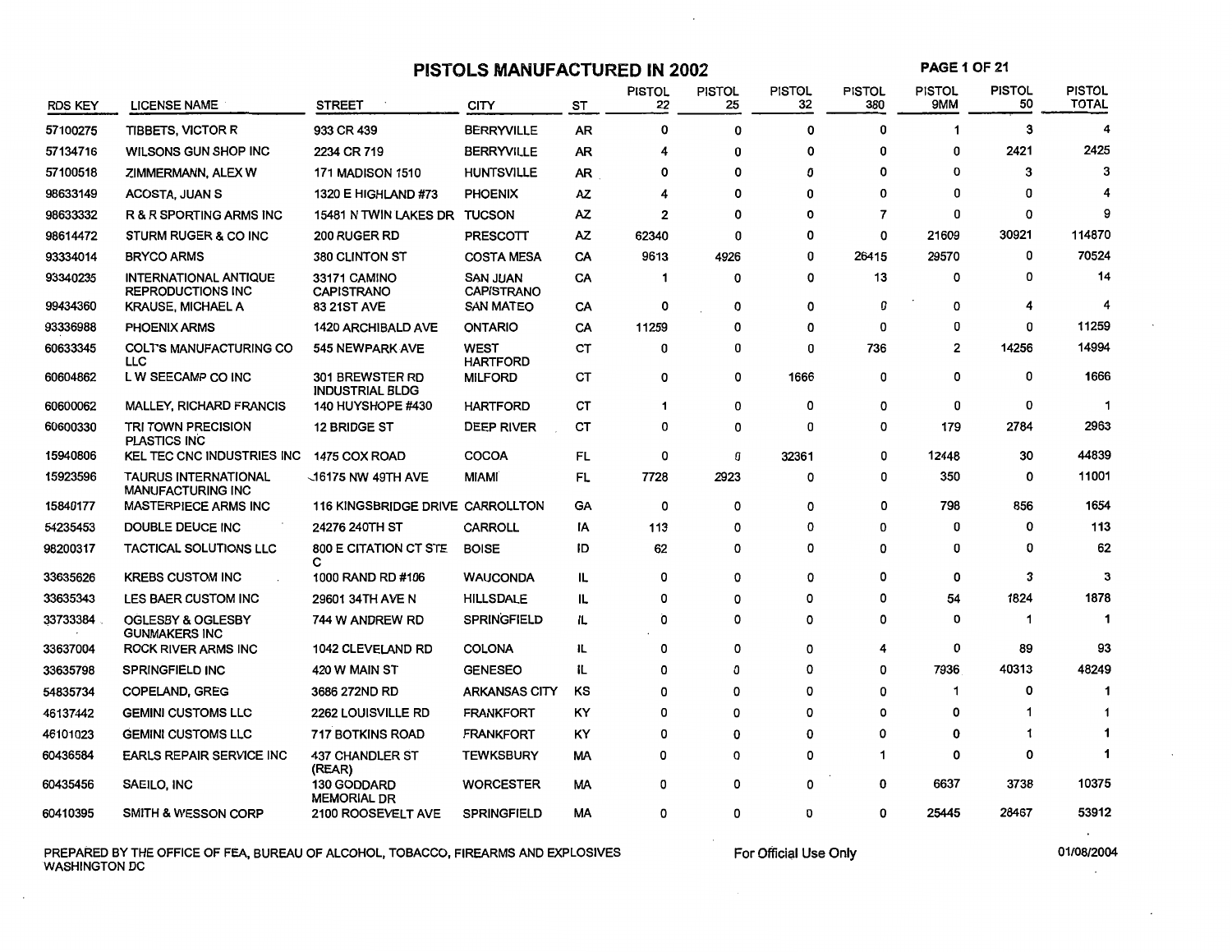#### **PISTOLS MANUFACTURED IN 2002**

**PAGE2 OF** 21

| <b>RDS KEY</b> | <b>LICENSE NAME</b>                                  | <b>STREET</b>                       | CITY                                | ST        | <b>PISTOL</b><br>22 | <b>PISTOL</b><br>25 | <b>PISTOL</b><br>32 | <b>PISTOL</b><br>380 | <b>PISTOL</b><br>9MM | <b>PISTOL</b><br>50 | <b>PISTOL</b><br><b>TOTAL</b> |
|----------------|------------------------------------------------------|-------------------------------------|-------------------------------------|-----------|---------------------|---------------------|---------------------|----------------------|----------------------|---------------------|-------------------------------|
| 85207699       | BERETTA U S A CORPORATION 17601 BERETTA DR           |                                     | <b>ACCOKEEK</b>                     | MD        | 9662                | 1447                | 14353               | 0                    | 33468                | 13353               | 72283                         |
| 60100265       | LAUZE, WILLIAM SCOTT                                 | 65 EVERETT ROAD                     | <b>POLAND</b>                       | <b>ME</b> | 0                   | 0                   | 0                   | 1                    | 0                    | 0                   | -1                            |
| 60106460       | <b>SMITH &amp; WESSON CORP</b>                       | <b>19 AVIATION DR</b>               | <b>HOULTON</b>                      | <b>ME</b> | 15654               | 0                   | 0                   | 2                    | 0                    | 0                   | 15656                         |
| 43801240       | <b>STINGER MFG CORP</b>                              | <b>562 E SPRUCE</b>                 | <b>SAULT SAINTE</b><br><b>MARIE</b> | Μl        | 1443                | 0                   | 0                   | 0                    | 0                    | 0                   | 1443                          |
| 34137259       | E ARTHUR BROWN CO INC                                | 4353 STATE HWY 27 E                 | <b>ALEX</b>                         | MN        | 9                   | 0                   | 22                  | 1                    | 0                    | 4                   | 36                            |
| 54339122       | ED BROWN PRODUCTS, INC.                              | 43825 MULDROW TRAIL                 | <b>PERRY</b>                        | <b>MO</b> | 0                   | 0                   | 0                   | O                    | 0                    | 204                 | 204                           |
| 15639696       | <b>CHANDLER, NORMAN A</b>                            | <b>100 RADCLIFFE CIRCLE</b>         | <b>JACKSONVILLE</b>                 | <b>NC</b> | 0                   | 0                   | 0                   | 0                    | 0                    | 1                   | -1                            |
| 54734146       | <b>CYLINDER &amp; SLIDE INC</b>                      | 245 E 4TH ST                        | <b>FREMONT</b>                      | <b>NE</b> | 0                   | 0                   | 0                   |                      | 4                    | 16                  | 21                            |
| 60234248       | <b>COMPETITOR CORP INC</b>                           | 26 KNIGHT STREET, UNIT JAFFREY<br>3 |                                     | NΗ        | 0                   | 4                   | 0                   | 0                    | 0                    | 14                  | 18                            |
| 60200153       | <b>SIG ARMS INC</b>                                  | <b>18 INDUSTRIAL DR</b>             | <b>EXETER</b>                       | <b>NH</b> | 0                   | 0                   | 0                   | 0                    | 18267                | 53216               | 71483                         |
| 60233754       | <b>THOMPSON CENTER ARMS CO</b><br><b>INC</b>         | <b>FARMINGTON RD</b>                | <b>ROCHESTER</b>                    | <b>NH</b> | 1227                | 579                 | 1862                | 0                    | 0                    | 2092                | 5760                          |
| 82200079       | ST PIERRE, THOMAS V                                  | 506 ONE MILE RD S                   | <b>HIGHTSTOWN</b>                   | <b>NJ</b> | 0                   | 0                   | 0                   | 0                    | 0                    | $\mathbf 1$         | -1                            |
| 61636016       | <b>DAN WESSON CORP</b>                               | 5169 ROUTE 12 SOUTH                 | <b>NORWICH</b>                      | NY        | 0                   | 0                   | 0                   | 0                    | 16                   | 1762                | 1778                          |
| 61334276       | <b>KIMBER MFG INC</b>                                | 1 LAWTON ST                         | <b>YONKERS</b>                      | NY        | 0                   | 0                   | O                   | 0                    | 0                    | 46653               | 46653                         |
| 43435702       | <b>BEEMILLER INC</b>                                 | 1015 SPRINGMILL RD                  | <b>MANSFIELD</b>                    | OH        | 0                   | 0                   | 0                   | 20694                | 46300                | 0                   | 66994                         |
| 43419291       | <b>HASKELL MANUFACTURING</b><br>INC.                 | 585 EAST BLUE LICK RD               | LIMA                                | OH        | 0                   | 0                   | 0                   | 0                    | 0                    | 5490                | 5490                          |
| 43434316       | <b>IBERIA FIREARMS INC</b>                           | 3929 STATE RT 309                   | <b>GALION</b>                       | OH        | 0                   | 0                   | 0                   | 0                    | 0                    | 6500                | 6500                          |
| 43436235       | JONES, JOHNDAVID                                     | 590 WOODVUE LANE                    | <b>WINTERSVILLE</b>                 | OH        | 3                   | 0                   | 5                   | 0                    | 0                    | 4                   | 12                            |
| 57300751       | <b>NOWLIN CUSTOM MFG INC</b>                         | 20622 S 4092 RD                     | <b>CLAREMORE</b>                    | ОК        | $\mathbf{o}$        | 0                   | 0                   | 0                    | 11                   | 44                  | 55                            |
| 57300426       | <b>TULSA FIREARMS TRAINING</b><br><b>ACADEMY INC</b> | 5949 S GARNETT RD                   | <b>TULSA</b>                        | OK        | 0                   | 0                   | 0                   | 0                    | 6                    | 0                   | 6                             |
| 15710236       | FN MFG INC                                           | 797 CLEMSON RD                      | <b>COLUMBIA</b>                     | SC        | O                   | 0                   | 0                   | 0                    | 0                    | 995                 | 995                           |
| 34633475       | <b>H S PRECISION INC</b>                             | <b>1301 TURBINE DR</b>              | <b>RAPID CITY</b>                   | SD        | 3                   | 3                   | $\overline{7}$      | 0                    | 0                    | 0                   | 13                            |
| 16200523       | <b>LEINAD INC</b>                                    | 221 HWY 68 N                        | <b>DUCKTOWN</b>                     | TN        | 0                   | 0                   | 0                   | 819                  | 500                  | 3521                | 4840                          |
| 57421953       | AMERICAN DERRINGER CORP                              | 127 N LACY DR                       | <b>WACO</b>                         | ТX        | 5                   | 0                   | 13                  | 334                  | 0                    | 508                 | 860                           |
| 57541153       | <b>BOND ARMS INC</b>                                 | 204 ALPHA LN                        | <b>GRANBURY</b>                     | TX        | 0                   | 0                   | 16                  | 468                  | 25                   | 1861                | 2370                          |
| 57438071       | CHIP MCCORMICK CORP                                  | 1715 W FM 1626, STE 105 MANCHACA    |                                     | TX        | 0                   | 0                   | 0                   | 0                    | O                    | 104                 | 104                           |
| 57600160       | FIREARMS INTERNATIONAL INC                           | 5200 MITCHELLDALE<br>#E17           | <b>HOUSTON</b>                      | тх        | 165                 | 0                   | 0                   | 0                    | 1                    | 52                  | 218                           |
| 57500531       | LONE STAR ARMAMENT INC                               | 6420 S HWY 377-BLD B                | <b>STEPHENVILLE</b>                 | TX        | 0                   | 0                   | 0                   | 0                    | 0                    | 103                 | 103                           |
| 57434417       | STI INTERNATIONAL, INC                               | <b>114 HALMAR COVE</b>              | <b>GEORGETOWN</b>                   | тх        | 0                   | 0                   | 0                   | 0                    | 0                    | 2389                | 2389                          |
| 57540601       | STRAYER VOIGT INC                                    | 3435 ROY ORR BLVD<br>#200           | <b>GRAND PRARIE</b>                 | TX        | 0                   | 0                   | 0                   | 0                    | 162                  | 361                 | 523                           |
| 98787363       | ARMS TECHNOLOGY INC                                  | <b>2779 DIRECTORS ROW</b>           | <b>SALT LAKE CITY</b>               | UT        | 22399               | 0                   | 0                   | 0                    | 0                    | 0                   | 22399                         |

PREPARED BY THE OFFICE OF FEA, BUREAU OF ALCOHOL, TOBACCO, FIREARMS AND EXPLOSIVES WASHINGTON DC

 $\sim$ 

For Official Use Only

 $\triangleq \sqrt{2}$ 

 $\bar{L}$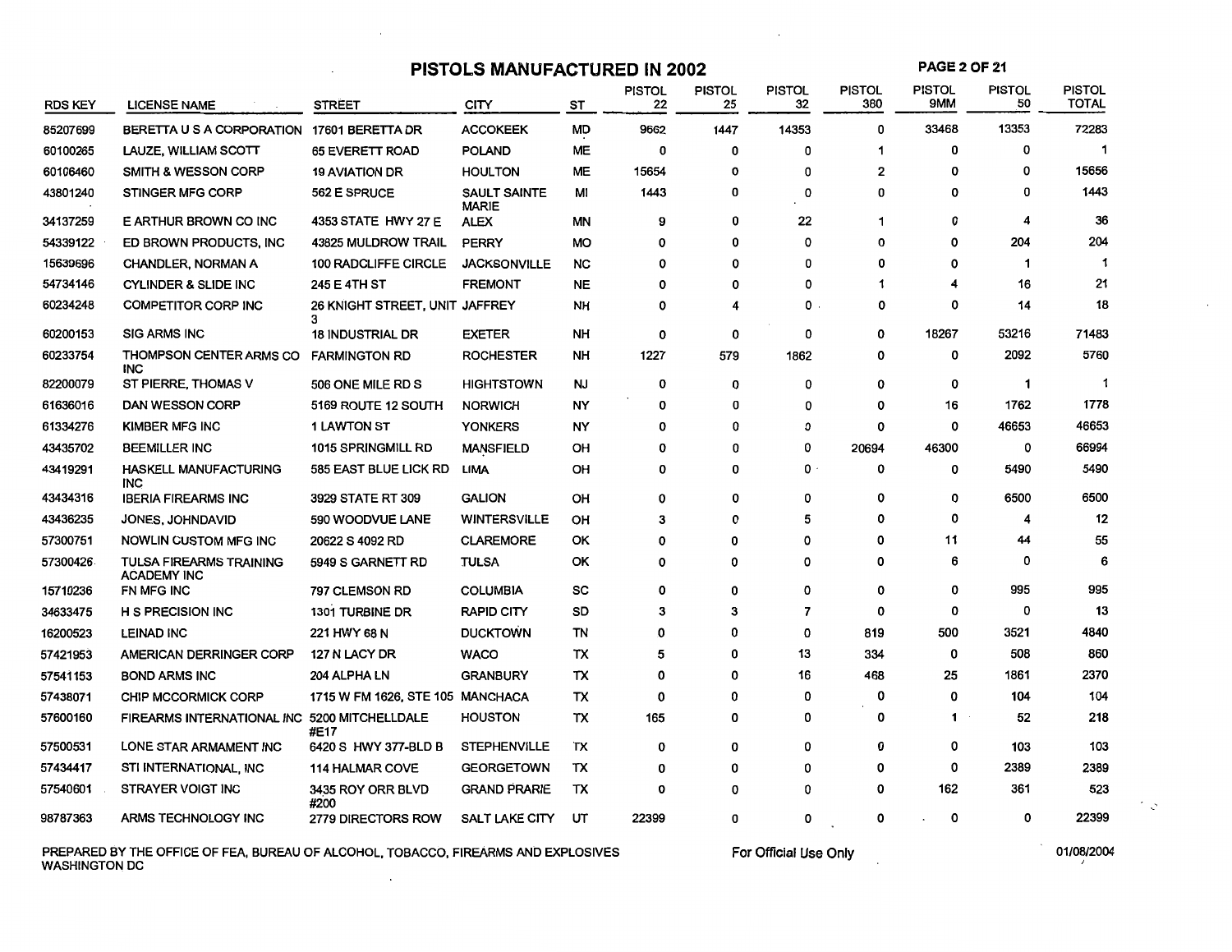| <b>PISTOLS MANUFACTURED IN 2002</b> |                                |                                      |                  |           |                     | <b>PAGE 3 OF 21</b> |                     |                      |                      |                     |                               |
|-------------------------------------|--------------------------------|--------------------------------------|------------------|-----------|---------------------|---------------------|---------------------|----------------------|----------------------|---------------------|-------------------------------|
| <b>RDS KEY</b>                      | <b>LICENSE NAME</b>            | <b>STREET</b>                        | <b>CITY</b>      | ST        | <b>PISTOL</b><br>22 | <b>PISTOL</b><br>25 | <b>PISTOL</b><br>32 | <b>PISTOL</b><br>380 | <b>PISTOL</b><br>9MM | <b>PISTOL</b><br>50 | <b>PISTOL</b><br><b>TOTAL</b> |
| 98700222                            | <b>COBRA ENTERPRISES, INC.</b> | 1960 MILESTONE DR STE SALT LAKE CITY |                  | UT        | 3025                | 125                 | 1692                | 7649                 | 1407                 | 405                 | 14303                         |
| 98734026                            | NORTH AMERICAN ARMS INC        | 2150 S 950 E                         | <b>PROVO</b>     | UT        | 0                   | 2                   | 2002                | 2312                 | 0                    | 0                   | 4316                          |
| 15400742                            | <b>BROOKE, LAWRENCE COATES</b> | <b>HC 2 BOX 309 STATE RT</b><br>621  | <b>BRUINGTON</b> | VA        | 0                   | 0                   | 0                   | 0                    | 0                    |                     |                               |
| 60300037                            | <b>CASPIAN ARMS LTD</b>        | <b>75 CAL FOSTER DR</b>              | <b>WOLCOTT</b>   | VТ        | 0                   | 0                   | 0                   | 0                    | 0                    | 1404                | 1404                          |
| 60300038                            | <b>FOSTER INDUSTRIES INC</b>   | 75 CAL FOSTER DR                     | <b>WOLCOTT</b>   | VТ        | 0                   | 0                   | 0                   | 0                    | 0                    | 99                  | 99                            |
| 60306096                            | SQUIRES BINGHAM INTL INC       | <b>190 JUNCTION RD</b>               | <b>HARDWICK</b>  | VΤ        | 0                   | 0                   | 0                   | 0                    | 0                    | 1065                | 1065                          |
| 99114520                            | <b>OLYMPIC ARMS INC</b>        | 624 OLD PACIFIC HWY<br><b>SE</b>     | <b>OLYMPIA</b>   | <b>WA</b> | 0                   | 0                   | 0                   | 0                    | 0                    | 174                 | 174                           |
| 58300047                            | <b>CASULL ARMS CORP</b>        | 87681 HWY 89                         | <b>AFTON</b>     | WY        | 0                   | 0                   | 0                   | 19                   | 0                    | 0                   | 19                            |
|                                     |                                |                                      |                  |           | 144722              | 10009               | 53999               | 59476                | 205197               | 268111              | 741514                        |

For Official Use Only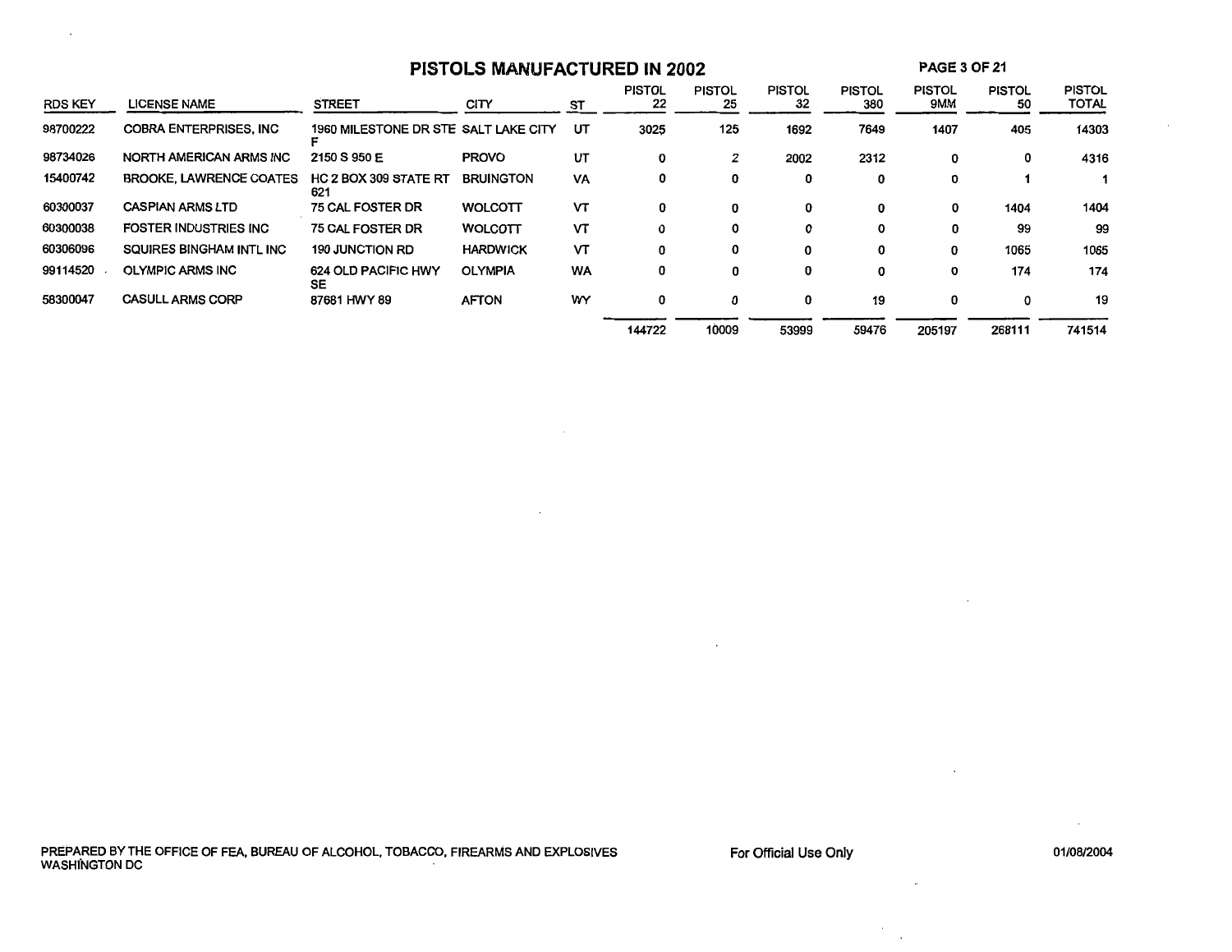## **REVOLVERS MANUFACTURED IN 2002**

**PAGE40F21** 

| <b>RDS KEY</b> | <b>LICENSE NAME</b>                                    | <b>STREET</b>                             | CITY                           | ST        | <b>RVLR 22</b> | <b>RVLR 32</b> | <b>RVLR 357</b> | RVLR 38 | RVLR <sub>44</sub> |       | <b>RVLR 50 RVLR TOTL</b> |
|----------------|--------------------------------------------------------|-------------------------------------------|--------------------------------|-----------|----------------|----------------|-----------------|---------|--------------------|-------|--------------------------|
| 57100334       | ULTIMATE ACCURACY INC                                  | 1389 HWY 236 WEST                         | <b>LONOKE</b>                  | <b>AR</b> | 0              | 0              | 0               | 0       | 0                  | 35    | 35                       |
| 57134716       | <b>WILSONS GUN SHOP INC</b>                            | 2234 CR 719                               | <b>BERRYVILLE</b>              | <b>AR</b> | O              | O              | 5               |         | O                  | 0     | 5                        |
| 98638426       | <b>REEDER, GARY NELSON</b>                             | 2599 7TH AVE                              | <b>FLAGSTAFF</b>               | AZ.       | 0              | 0              | 0               | 0       | $\Omega$           | 10    | 10                       |
| 60635936       | CHARCO 2000                                            | 273 CANAL ST                              | <b>HUNTINGTON</b>              | СT        | 409            | 0              | 1066            | 8214    | 1802               | 0     | 11491                    |
| 60633345       | <b>COLT'S MANUFACTURING CO</b><br><b>LLC</b>           | 545 NEWPARK AVE                           | <b>WEST</b><br><b>HARTFORD</b> | CТ        | 0              | 0              | 837             | 68      | 573                | 2792  | 4270                     |
| 60635732       | UNITED STATES FIREARMS<br><b>MANUFACTURING COMPANY</b> | 55 VAN DYKE AVE                           | <b>HARTFORD</b>                | СT        | 0              | 14             | 0               | 130     | 23                 | 1024  | 1191                     |
| 60635829       | <b>WILDEY F A INC</b>                                  | <b>45 ANGEVINE RD</b>                     | <b>WARREN</b>                  | CT        | O              | 0              | 0               | 0       | 0                  | 49    | 49                       |
| 15900566       | AWA INTERNATIONAL INC                                  | 1450 SW 10 ST #3 B                        | <b>DELRAY BEACH</b>            | FL        | 0              | 35             | 137             | 22      | 49                 | 677   | 920                      |
| 15941170       | <b>HERITAGE MFG INC</b>                                | 4600 NW 135TH ST                          | <b>OPA LOCKA</b>               | FL        | 33776          | 0              | 0               | 0       | 0                  | 0     | 33776                    |
| 43500931       | YELTON, JEFFREY JOE                                    | 32 EAST MAIN STREET<br>SUITE <sub>2</sub> | <b>KNIGHTSTOWN</b>             | IN        | 0              | 0              | 0               | 0       | 0                  | 2     | $\mathbf{2}$             |
| 60410395       | <b>SMITH &amp; WESSON CORP</b>                         | 2100 ROOSEVELT AVE                        | <b>SPRINGFIELD</b>             | МA        | 7169           | 1176           | 48723           | 41715   | 15399              | 3865  | 118047                   |
| 34100093       | CONTRACT MANUFACTURING<br><b>INC</b>                   | 1594 COLLEGE RD                           | <b>BAXTER</b>                  | ΜN        | 73             | 2              | 0               | 0       | 0                  | 3247  | 3322                     |
| 60201484       | STURM RUGER & CO INC                                   | 411 SUNAPEE ST                            | <b>NEWPORT</b>                 | NH        | 21224          | 16331          | 44639           | 1323    | 27865              | 36817 | 148199                   |
| 61636016       | DAN WESSON CORP                                        | 5169 ROUTE 12 SOUTH                       | <b>NORWICH</b>                 | <b>NY</b> | 30             | 41             | 71              | 0       | 259                | 28    | 429                      |
| 34634039       | <b>D-MAX INC</b>                                       | 41428 - 15TH STREET                       | <b>SPRINGFIELD</b>             | SD        | 2              | 0              | 0               | 0       | 5                  | 72    | 79                       |
| 16200523       | <b>LEINAD INC</b>                                      | 221 HWY 68 N                              | <b>DUCKTOWN</b>                | TN        | 303            | 0              | 0               | 0       | 0                  | 198   | 501                      |
| 98734026       | NORTH AMERICAN ARMS INC                                | 2150 S 950 E                              | <b>PROVO</b>                   | UT        | 23667          | o              | 0               | 0       | 0                  | 0     | 23667                    |
| 33937486       | <b>SUPER SIX LLC</b>                                   | 3806 W LISBON                             | <b>MILWAUKEE</b>               | WI        | 0              | 0              | 0               | 0       | o                  |       | 3                        |
| 58300047       | <b>CASULL ARMS CORP</b>                                | 87681 HWY 89                              | <b>AFTON</b>                   | WY        | 40             | o              | 0               | 0       | 0                  | 0     | 40                       |
| 58303091       | <b>FREEDOM ARMS INC</b>                                | 314 HWY 239                               | <b>FREEDOM</b>                 | WY        | 113            | 0              | 92              | 0       | 105                | 724   | 1034                     |
|                |                                                        |                                           |                                |           | 86806          | 17599          | 95570           | 51472   | 46080              | 49543 | 347070                   |

 $\sim$ 

PREPARED BY THE OFFICE OF FEA, BUREAU OF ALCOHOL, TOBACCO, FIREARMS AND EXPLOSIVES WASHINGTON DC

 $\sim$ 

For Official Use Only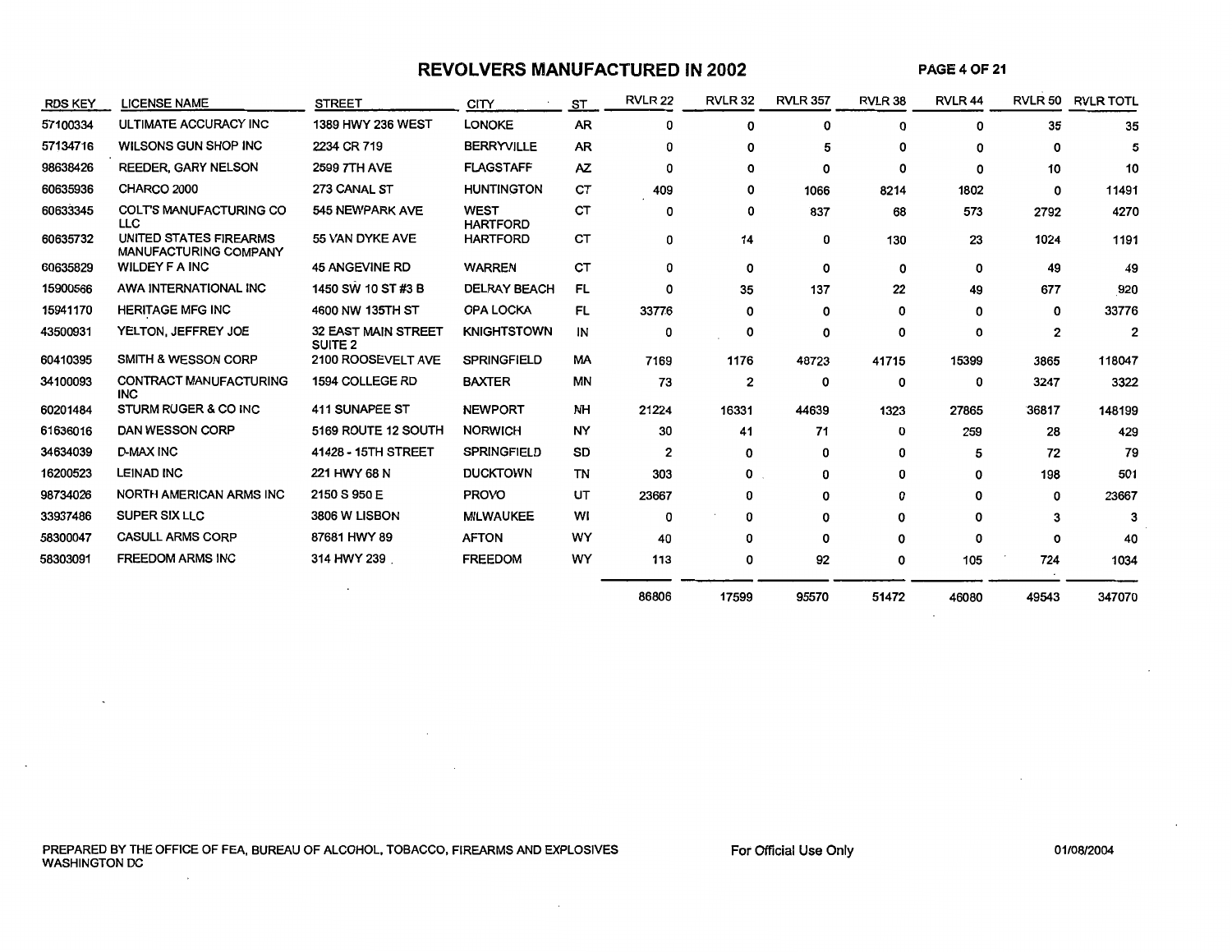#### RIFLES MANUFACTURED IN 2002 PAGE 5 OF 21

| <b>RDS KEY</b> | <b>LICENSE NAME</b>                                       | <b>STREET</b>                   | <b>CITY</b>             | ST  | <b>RIFLE MFG</b> |
|----------------|-----------------------------------------------------------|---------------------------------|-------------------------|-----|------------------|
| 99200195       | <b>SHOLLEY, BRUCE A</b>                                   | 5158 HERMAN ST                  | <b>BARROW</b>           | AΚ  |                  |
| 16300524       | <b>LISENBE, STEVEN C</b>                                  | <b>208 SHARON LANE</b>          | <b>MONTGOMERY</b>       | AL  |                  |
| 57134716       | <b>WILSONS GUN SHOP INC</b>                               | 2234 CR 719                     | <b>BERRYVILLE</b>       | AR  | 474              |
| 98638020       | <b>AMERICAN SPIRIT ARMS CORP</b>                          | 15001 N HAYDEN RD #112          | <b>SCOTTSDALE</b>       | ΑZ  | 197              |
| 98638243       | <b>GRAHAM, T MARK</b>                                     | 16014 WEST REMUDA DR            | <b>SURPRISE</b>         | AZ  | 52               |
| 98638035       | <b>GRANITE MOUNTAIN ARMS INC</b>                          | 3145 W HIDDEN ACRES             | PRESCOTT                | AZ. | 39               |
| 98637328       | LAZZERONI, INC                                            | 1415 S CHERRY                   | <b>TUCSON</b>           | AZ  | 28               |
| 98635726       | MCMILLAN BROS RIFLE CO, INC                               | <b>1638 W KNUDSON SUITE B</b>   | <b>PHOENIX</b>          | AZ  | 275              |
| 98600112       | <b>MENARD, RUSSELL</b>                                    | 19546 E WAGONTRAIN DR           | MAYER                   | AZ  | -1               |
| 98636542       | ROBAR COMPANIES, INC                                      | 21438 N 7TH AVE SUITE B         | <b>PHOENIX</b>          | ΑZ  | 56               |
| 98638190       | <b>SPECIAL WEAPONS LLC</b>                                | 4613 E IVY ST, SUITE 102        | <b>MESA</b>             | AZ  | 378              |
| 98614472       | <b>STURM RUGER &amp; CO INC</b>                           | 200 RUGER RD                    | PRESCOTT                | AZ  | 3305             |
| 98600513       | <b>VM HY-TECH LLC</b>                                     | 2701 W GROVERS AVE SUITE 100    | <b>PHOENIX</b>          | AZ  | 11               |
| 98600187       | <b>WELLS, FRED F</b>                                      | <b>110 N SUMMIT</b>             | PRESCOTT                | AZ  | -1               |
| 98643797       | <b>WESTERN ORDNANCE INTERNATIONAL CORP</b>                | 1701 W 10TH ST #14              | <b>TEMPE</b>            | AZ  | $\mathbf 1$      |
| 99537023       | <b>ENTREPRISE ARMS INC</b>                                | <b>15861 BUSINESS CENTER DR</b> | <b>IRWINDALE</b>        | CA  | 512              |
| 96837751       | <b>EWENS, CHRISTOPHER L</b>                               | 27373B FAT BEAR WAY             | <b>CASTELLA</b>         | CA  | $\mathbf 1$      |
| 93337167       | <b>GUIETTE MANUFACTURING INC</b>                          | 10704 PROSPECT AVE STE D        | <b>SANTEE</b>           | CA  | 3                |
| 97737736       | NORMAN, JAMES W                                           | 390 BUCKLEY RD                  | <b>SAN LOUIS OBISPO</b> | CA  | 5                |
| 93340084       | RITCHIE, WILLIAM RAYMOND                                  | <b>1653 PLUM LANE</b>           | <b>REDLANDS</b>         | CA  | 129              |
| 97738092       | ROGUE RIV RIFLEWORKS INC/JOHN RIBGY & CO                  | 500 LINNE RD STE D              | <b>PASO ROBLES</b>      | CA  | 13               |
| 97738185       | <b>SEARCY, BERNARD L</b>                                  | 12049 BORON AVE                 | <b>BORON</b>            | CA  | 28               |
| 93340699       | <b>VENTRESCO, BENJAMIN &amp; VENTRESCO, TERESA</b><br>ANN | <b>18225 BROOKHURST #19</b>     | <b>FOUNTAIN VALLEY</b>  | CA  | 20               |
| 58437358       | <b>ALVEY, GARY</b>                                        | 237 27 1/4 RD #1                | <b>GRAND JUNCTION</b>   | CO  | 4                |
| 58437579       | AWI LLC                                                   | 600 OAK AVE                     | <b>EATON</b>            | CO  | 250              |
| 58400531       | MCKINNEY, RICHARD PHILLIP                                 | 1523A BIG THOMPSON CANYON RD    | <b>LOVELAND</b>         | co  | 2                |
| 60635944       | <b>AR-7 INDUSTRIES LLC</b>                                | 998 N COLONY RD                 | <b>MERIDEN</b>          | СT  | 2567             |
| 60600520       | <b>COLT DEFENSE LLC</b>                                   | 547 NEW PARK AVE                | <b>WEST HARTFORD</b>    | CТ  | 2934             |
| 60633345       | <b>COLT'S MANUFACTURING CO LLC</b>                        | 545 NEWPARK AVE                 | <b>WEST HARTFORD</b>    | СT  | 13556            |
| 60600308       | JV PRECISION MACHINE CO                                   | <b>71 COGWHEEL LN</b>           | <b>SEYMOUR</b>          | CТ  | 700              |
| 60600062       | <b>MALLEY, RICHARD FRANCIS</b>                            | <b>140 HUYSHOPE #430</b>        | <b>HARTFORD</b>         | СT  | 2                |
| 60600252       | <b>MARLIN FIREARMS COMPANY, THE</b>                       | 100 KENNA DR                    | <b>NORTH HAVEN</b>      | CТ  | 257116           |
| 60600773       | O F MOSSBERG & SONS INC                                   | 7 GRASSO AVE                    | <b>NORTH HAVEN</b>      | CТ  | 3088             |

PREPARED BY THE OFFICE OF FEA, BUREAU OF ALCOHOL, TOBACCO, FIREARMS AND EXPLOSIVES WASHINGTON DC

For Official Use Only **Department Control** 01/08/2004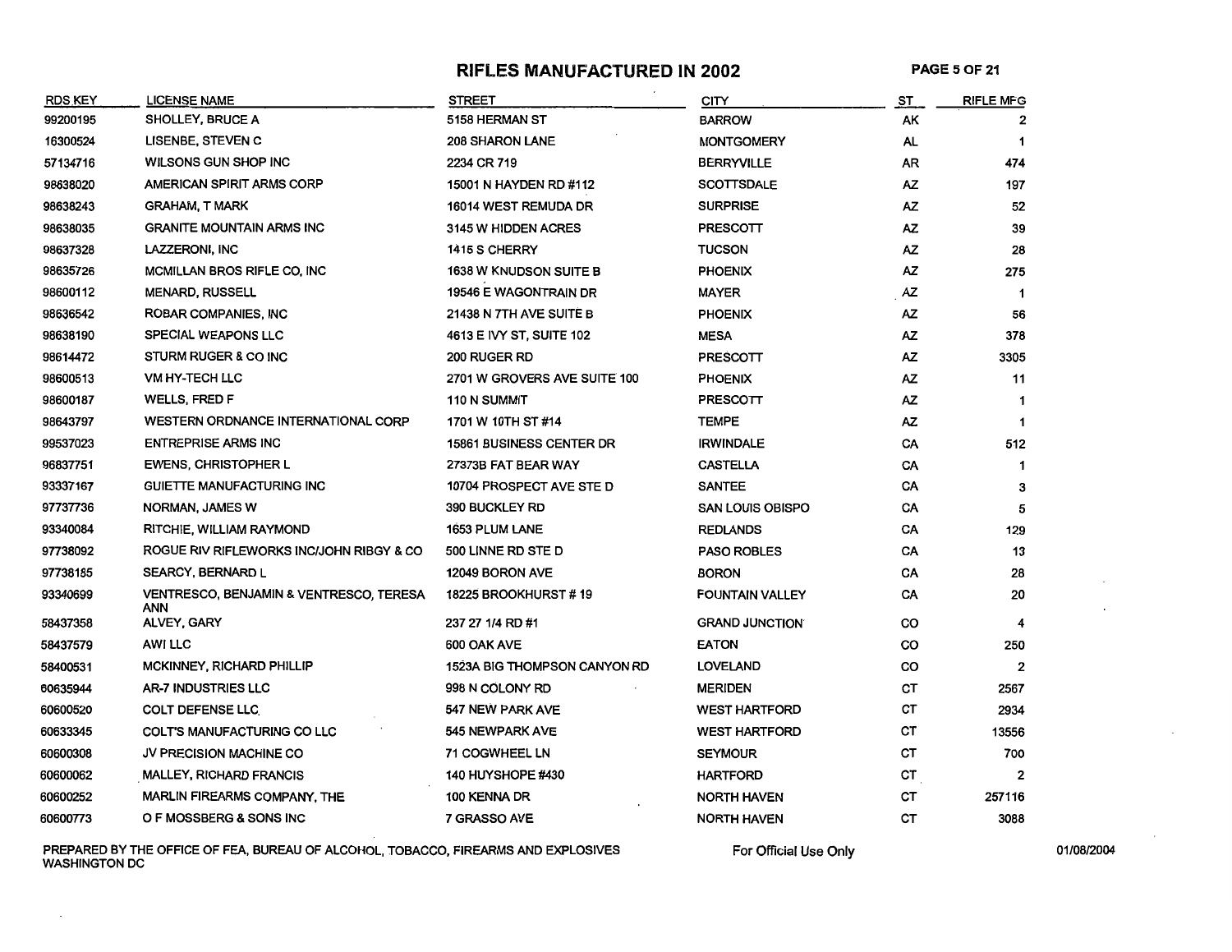#### RIFLES **MANUFACTURED IN 2002** PAGE 60F 21

| <b>RDS KEY</b> | LICENSE NAME                         | STREET                        | CITY                    | ST        | <b>RIFLE MFG</b> |
|----------------|--------------------------------------|-------------------------------|-------------------------|-----------|------------------|
| 60636056       | US REPEATING ARMS COMPANY            | <b>344 WINCHESTER AVE</b>     | <b>NEW HAVEN</b>        | СT        | 124666           |
| 15943009       | <b>ANZIO IRONWORKS CORP</b>          | 1905 16TH ST N                | <b>SAINT PETERSBURG</b> | FL.       | 2                |
| 15939794       | <b>B &amp; K DIVING SYSTEMS INC</b>  | <b>1328 CLEMENTS WOODS LN</b> | <b>JACKSONVILLE</b>     | FL        |                  |
| 15940806       | <b>KEL TEC CNC INDUSTRIES INC</b>    | 1475 COX ROAD                 | <b>COCOA</b>            | FL.       | 9190             |
| 15940998       | <b>KNIGHTS MANUFACTURING CO</b>      | 7750 9TH ST SW                | <b>VERO BEACH</b>       | FL        | 435              |
| 15900738       | MINOR, LEE R                         | 1406 CAPITAL CIR NE #D        | <b>TALLAHASSEE</b>      | FL        | 3                |
| 15948454       | PICKETT WEAPONRY SERVICE INC         | 25220 W NEWBERRY RD           | <b>NEWBERRY</b>         | FL        | $\overline{2}$   |
| 15900003       | REUMAN, PHILIP CHARLES               | 6001 JOHNS RD #638            | <b>TAMPA</b>            | FL        | 3                |
| 15946787       | <b>SERBU FIREARMS INC</b>            | 6001 JOHNS RD #144            | <b>TAMPA</b>            | FL        | 169              |
| 15900881       | <b>WHITE, FRANK C</b>                | 719 WHITE DR                  | <b>ALFORD</b>           | FL        | 139              |
| 15801213       | BROWN, JOEY RANDALL                  | <b>387 DOUBLE BRIDGE RD</b>   | <b>MOUNT AIRY</b>       | GA        | 3                |
| 15801258       | <b>HEAVYARMS LLC</b>                 | 1667 WILLOW WAY               | <b>WOODSTOCK</b>        | GA        | 8                |
| 15800115       | <b>HERITAGE CUSTOM ARMS, LLC</b>     | 250 KELLER RD                 | <b>ROSSVILLE</b>        | GA        | 9                |
| 15840177       | <b>MASTERPIECE ARMS INC</b>          | <b>116 KINGSBRIDGE DRIVE</b>  | <b>CARROLLTON</b>       | <b>GA</b> | 42               |
| 54235453       | DOUBLE DEUCE INC                     | 24276 240TH ST                | <b>CARROLL</b>          | IA        | 847              |
| 98235032       | <b>BAT MACHINE CO INC</b>            | <b>11550 N-BRUSS RD</b>       | <b>RATHDRUM</b>         | ID        | 204              |
| 98235118       | <b>EVOLUTION INC</b>                 | RT 2 BOX 763-L                | <b>GRANGEVILLE</b>      | ID        | -1               |
| 98235262       | <b>GRAY, BOYD LESTER</b>             | <b>26884 PEARL RD</b>         | <b>PARMA</b>            | ID        | 33               |
| 98235211       | <b>MCKENNA, WILLIAM ARTHUR</b>       | 751 KELSO LK RD               | <b>ATHOL</b>            | ID        | 1                |
| 98200154       | ROGUE RIFLE COMPANY, INC             | 1140 36TH ST N SUITE B        | <b>LEWISTON</b>         | ID        | 5218             |
| 98200093       | ROMANS, STEVE DALE                   | 1981 BLIZZARD MT RD           | <b>ARCO</b>             | ID        |                  |
| 98233354       | S D MEACHAM TOOL & HARDWARE CO INC   | 37052 EBERHARDT RD            | <b>PECK</b>             | סו        | 16               |
| 33636039       | <b>ARMALITE INC</b>                  | 745 S HANFORD ST              | <b>GENESEO</b>          | IL        | 11158            |
| 33637390       | <b>DS ARMS INC</b>                   | 27W990 INDUSTRIAL AVE         | <b>LAKE BARRINGTON</b>  | IL        | 1537             |
| 33637243       | LEWIS MACHINE & TOOL CO              | 1305 W 11TH ST                | MILAN                   | IL        | 13               |
| 33733384       | OGLESBY & OGLESBY GUNMAKERS INC      | 744 W ANDREW RD               | <b>SPRINGFIELD</b>      | IL        | -1               |
| 33637004       | ROCK RIVER ARMS INC                  | 1042 CLEVELAND RD             | COLONA                  | IL        | 2362             |
| 33635798       | <b>SPRINGFIELD INC</b>               | 420 W MAIN ST                 | <b>GENESEO</b>          | IL        | 14627            |
| 43500047       | <b>ANTIQUE &amp; MODERN ARMS LLC</b> | 6243 COFFMAN RD               | <b>INDIANAPOLIS</b>     | IN        |                  |
| 46100511       | <b>DOUBLE STAR CORP</b>              | 5600 BYBEE RD                 | <b>WINCHESTER</b>       | KY        | 316              |
| 46133576       | LANDEN, RANDAL S                     | 1200 ONEAL RD                 | <b>LONDON</b>           | ΚY        | 2                |
| 46137026       | <b>REMINGTON ARMS COMPANY, INC</b>   | 22 RIFE TRAIL                 | <b>HICKORY</b>          | KY        | 84110            |
| 60400253       | <b>H &amp; R 1871, LLC</b>           | 60 INDUSTRIAL ROWE            | <b>GARDNER</b>          | МA        | 65191            |

PREPARED BY THE OFFICE OF FEA, BUREAU OF ALCOHOL, TOBACCO, FIREARMS AND EXPLOSIVES WASHINGTON DC

For Official Use Only **Department Control** 01/08/2004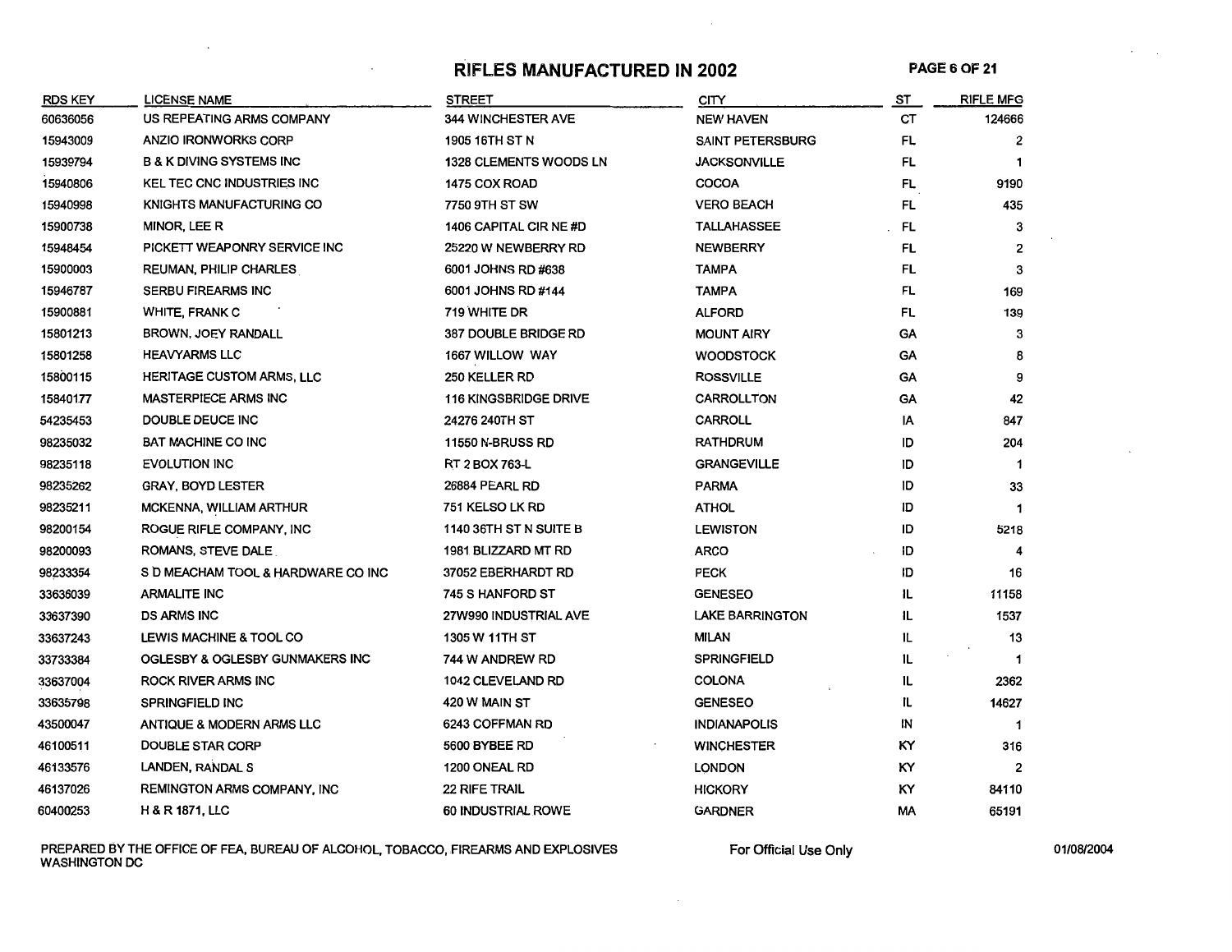### RIFLES MANUFACTURED IN 2002 PAGE 7 OF 21

| <b>RDS KEY</b> | <b>LICENSE NAME</b>                             | <b>STREET</b>                  | CITY                       | <u>ST</u> | <b>RIFLE MFG</b> |
|----------------|-------------------------------------------------|--------------------------------|----------------------------|-----------|------------------|
| 60435456       | SAEILO, INC                                     | <b>130 GODDARD MEMORIAL DR</b> | <b>WORCESTER</b>           | МA        | 2241             |
| 60433152       | <b>SAVAGE ARMS, INC</b>                         | <b>100 SPRINGDALE RD</b>       | <b>WESTFIELD</b>           | МA        | 101492           |
| 85234826       | ARMSCORP USA INC                                | 4424 JOHN AVE                  | <b>BALTIMORE</b>           | MD        | 732              |
| 85207699       | BERETTA U S A CORPORATION                       | 17601 BERETTA DR               | <b>ACCOKEEK</b>            | MD        | 69               |
| 85200218       | <b>BRP CORP</b>                                 | 7592 COMMERCE LANE             | <b>CLINTON</b>             | <b>MD</b> | 28               |
| 85211500       | MC KEE, INC                                     | 8725 BOLLMAN PLACE #1          | <b>SAVAGE</b>              | <b>MD</b> | 77               |
| 60100118       | <b>BOELENS, SHAWN F</b>                         | 291 GREENVILLE RD              | <b>MONSON</b>              | ME        | 8                |
| 60134465       | <b>BUSHMASTER FIREARMS BFI/QUALITY PARTS CO</b> | 999 ROOSEVELT TRAIL BLDG 3     | <b>WINDHAM</b>             | ME        | 45061            |
| 43843870       | ANTHONY W GILKES INC                            | <b>1522 W 40TH ST</b>          | <b>FREMONT</b>             | MI        | -1               |
| 43813395       | <b>FALLING BLOCK WORKS INC</b>                  | <b>6121 ZINK RD</b>            | <b>MAYBEE</b>              | MI        | 52               |
| 34136671       | <b>ACROMETAL COMPANIES, INC</b>                 | <b>210 NE 10TH AVE</b>         | <b>BRAINERD</b>            | ΜN        | 5669             |
| 34135232       | DEFENSE PROCUREMENT MFG SERVICES INC            | 3312 12TH ST SE                | <b>SAINT CLOUD</b>         | ΜN        | 7709             |
| 34100358       | DICKS GUNSMITHING INC                           | 25791 DODD BLVD                | <b>LAKEVILLE</b>           | ΜN        | $\overline{2}$   |
| 34137259       | E ARTHUR BROWN CO INC                           | 4353 STATE HWY 27 E            | ALEX                       | ΜN        | 25               |
| 34136294       | <b>HESSE LTD</b>                                | 9487 INVER GROVE TRAIL         | <b>INVER GROVE HEIGHTS</b> | ΜN        | 3991             |
| 34136974       | <b>JP ENTERPRISES INC</b>                       | 7605 128TH ST N BUILDING       | <b>WHITE BEAR LAKE</b>     | ΜN        | 85               |
| 34100669       | <b>MAAS, BRIAN</b>                              | 408 COUNTY ROAD 5 NW           | ISANTI                     | ΜN        | -1               |
| 34100405       | NORDIN, MARK                                    | 1678 215TH LN NW               | <b>OAK GROVE</b>           | ΜN        | 2                |
| 34136480       | PINE TECHNICAL COLLEGE                          | 900 4TH ST SE                  | PINE CITY                  | ΜN        | $\mathbf{1}$     |
| 34100363       | TOOL GRINDING, INCORPORATED                     | 5555 BOONE AVE NORTH           | <b>MINNEAPOLIS</b>         | ΜN        | 441              |
| 54340380       | CUTTING EDGE PMS INC, THE                       | 11150 PROGRESS ST              | <b>MOUNT VERNON</b>        | МO        | 109              |
| 54340562       | ED BROWN CUSTOM, INC                            | 43825 MULDROW TRAIL            | PERRY                      | МO        | 122              |
| 54301070       | <b>RAYMOND, DAVID LEE</b>                       | 13801 CROWLEY ROAD, BUILDING C | <b>RAYVILLE</b>            | МO        |                  |
| 16400028       | <b>WELLCHECK, INC</b>                           | <b>4013 BIENVILLE BLVD</b>     | <b>OCEAN SPRINGS</b>       | МS        | 6                |
| 98155388       | C SHARPS ARMS CO INC                            | <b>100 CENTENNIAL DR</b>       | <b>BIG TIMBER</b>          | МT        | 284              |
| 98135432       | COOPER FIREARMS OF MONTANA INC                  | 4004 GWY 93 N                  | <b>STEVENSVILLE</b>        | ΜТ        | 1892             |
| 98100223       | DAVIS, WILLIAM ARTHUR                           | 410 E MAIN ST                  | <b>LEWISTOWN</b>           | ΜТ        | 3                |
| 98133200       | <b>GENTRY, DAVID OWEN</b>                       | 314 N HOFFMAN                  | <b>BELGRADE</b>            | ΜТ        |                  |
| 98134479       | <b>GESKE, GERALD</b>                            | <b>18 BRIAN COURT</b>          | <b>SUPERIOR</b>            | ΜТ        |                  |
| 98100033       | <b>MONTANA RIFLE CO</b>                         | 2593 A HIGHWAY 2 EAST          | <b>KALISPELL</b>           | ΜТ        | 7                |
| 98133799       | POWDER RIVER RIFLE CO INC                       | <b>201 CENTENNIAL DR</b>       | <b>BIG TIMBER</b>          | ΜТ        | 941              |
| 98135405       | PURSLEY, AARON & OTTO, RONALD ROBERT            | <b>BOX 336</b>                 | <b>BIG SANDY</b>           | МT        | 2                |
| 15600737       | <b>ARTIOS INC</b>                               | 1018 N RALEIGH ST              | <b>GREENSBORO</b>          | <b>NC</b> | 1                |

PREPARED BY THE OFFICE OF FEA, BUREAU OF ALCOHOL, TOBACCO, FIREARMS AND EXPLOSIVES FOR STRIGHT ON DISCONDUSTION DC<br>WASHINGTON DC

 $\bar{z}$ 

 $\sim$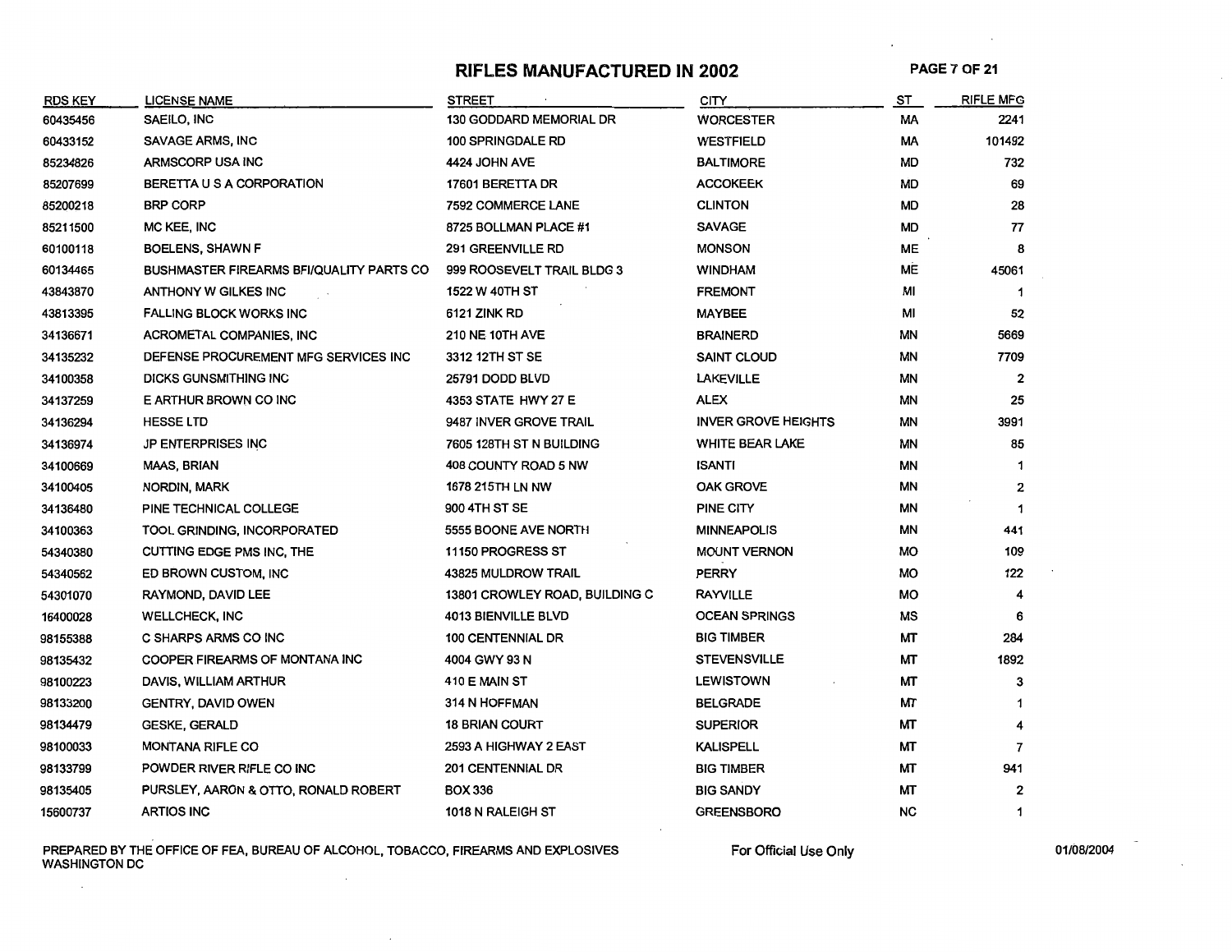#### **RIFLES MANUFACTURED IN 2002** PAGE 8 OF 21

| <b>RDS KEY</b> | <b>LICENSE NAME</b>               | <b>STREET</b>                      | <b>CITY</b>           | ST        | <b>RIFLE MFG</b> |
|----------------|-----------------------------------|------------------------------------|-----------------------|-----------|------------------|
| 15639696       | <b>CHANDLER, NORMAN A</b>         | 100 RADCLIFFE CIRCLE               | <b>JACKSONVILLE</b>   | NC.       | 20               |
| 15600510       | <b>EHINGER, MICHAEL JEROME</b>    | <b>1634 STEDMAN CEDAR CREEK RD</b> | <b>STEDMAN</b>        | NC.       |                  |
| 15601231       | OGLESBY, DONALD J                 | 753 N MCCULLEN RD                  | <b>FAISON</b>         | NC.       | 5                |
| 54733630       | <b>HATCHER, TODD M</b>            | 76650 RD 342                       | <b>ELSIE</b>          | NE.       | 11               |
| 54700159       | <b>MCCOLLUM, RICKY T</b>          | 17306 5TH AVE                      | <b>PLATTSMOUTH</b>    | NE.       | $\overline{2}$   |
| 60233951       | FOYE, ROBERT ARTHUR               | 2 CAMELOT DR                       | <b>HOOKSETT</b>       | <b>NH</b> | $\mathbf 1$      |
| 60201484       | STURM RUGER & CO INC              | <b>411 SUNAPEE ST</b>              | <b>NEWPORT</b>        | <b>NH</b> | 300202           |
| 60233754       | THOMPSON CENTER ARMS CO INC       | <b>FARMINGTON RD</b>               | <b>ROCHESTER</b>      | <b>NH</b> | 37821            |
| 82207593       | NAVY ARMS COMPANY                 | 813-815 22ND ST                    | UNION CITY            | NJ        | 367              |
| 82235141       | <b>SARCO INC</b>                  | 323 UNION ST                       | <b>STIRLING</b>       | <b>NJ</b> |                  |
| 58500280       | <b>BORCHARDT RIFLE CORP</b>       | 9732 HWY 180 W                     | SILVER CITY           | NM        | 5                |
| 58535080       | ENGELS, JOHN W                    | 2203 PEGGY ANN DR                  | <b>GALLUP</b>         | ΝM        |                  |
| 58500354       | <b>GRINER, KENNETH N</b>          | #30 RD 5192                        | <b>BLOOMFIELD</b>     | NM        | 3                |
| 58534617       | ROBERTSON, CHARLES R              | 9812-A COCHITI SE                  | <b>ALBUQUERQUE</b>    | <b>NM</b> | 3                |
| 98800094       | <b>ARSENAL INC</b>                | 6959 SPEEDWAY BLVD W-109           | LAS VEGAS             | NV        | 1045             |
| 98835501       | CALICO LIGHT WEAPON SYSTEMS       | <b>1489 GREG ST</b>                | <b>SPARKS</b>         | NV        | 88               |
| 98835517       | DEBORD, CURTIS LEE                | 2500 VALLEY RD UNIT Z              | RENO                  | NV        | 30               |
| 98835495       | U S ORDNANCE INC                  | 2500 VALLEY RD UNITS R, S, T       | RENO                  | NV        | 134              |
| 61134915       | ARGUS PUBLICATIONS INC            | <b>110 8TH ST</b>                  | <b>BROOKLYN</b>       | NY        | 89149            |
| 61400114       | COLOMBOS MACHINE SERVICE SHOP INC | <b>40 SHERRY LN</b>                | PINE BUSH             | NY.       | 1                |
| 61435010       | KALIL, MARK JOSEPH                | <b>1354 LOWER BROADWAY</b>         | <b>SCHENECTADY</b>    | NY.       | 3                |
| 61334276       | KIMBER MFG INC                    | <b>1 LAWTON ST</b>                 | <b>YONKERS</b>        | NY.       | 7267             |
| 61635527       | <b>REMINGTON ARMS CO, INC</b>     | <b>14 HOEFLER AVE</b>              | <b>ILION</b>          | NY.       | 215267           |
| 43437450       | <b>BALOGH JAMES</b>               | 13566 INDIAN HOLLOW RD             | <b>GRAFTON</b>        | OH        | 21               |
| 43435702       | <b>BEEMILLER INC</b>              | 1015 SPRINGMILL RD                 | <b>MANSFIELD</b>      | OН        | 19990            |
| 43136652       | <b>GROVE, TODD ANDREW</b>         | 537 N ELM ST                       | <b>TROY</b>           | OН        | 173              |
| 43400779       | <b>JACOBS, MARK ROBERT</b>        | 10080 N PALMRA RD                  | <b>NORTH JACKSON</b>  | OH        | 10               |
| 43436235       | JONES, JOHNDAVID                  | 590 WOODVUE LANE                   | <b>WINTERSVILLE</b>   | OH        | 24               |
| 43437065       | <b>KELBLY'S RIFLE RANGE INC</b>   | 7222 DALTON FOX LAKE RD            | <b>NORTH LAWRENCE</b> | OH        | 336              |
| 43479505       | LANDIES, ROBERT I                 | 310 PARK DR                        | <b>CHARDON</b>        | OH        | 194              |
| 43136721 \     | MUTSCHLER, DOUGLAS A              | 153 COZAD DR                       | <b>FAIRBORN</b>       | OH        | $\mathbf{1}$     |
| 43436989       | SHIVAK, RANDALL R                 | 1455 LOWELL STREET (REAR)          | <b>ELYRIA</b>         | OH        | 6                |
| 43437699       | <b>WALTER, JAMES F</b>            | 19605 NICKLE PLATE DIAGONAL RD     | <b>WELLINGTON</b>     | OH        | 1                |

PREPARED BY THE OFFICE OF FEA, BUREAU OF ALCOHOL, TOBACCO, FIREARMS AND EXPLOSIVES WASHINGTON DC

 $\sim 10^7$ 

For Official Use Only **01/08/2004** 

 $\sim$  4  $^\circ$ 

 $\sim$ 

 $\sim$ 

 $\sim$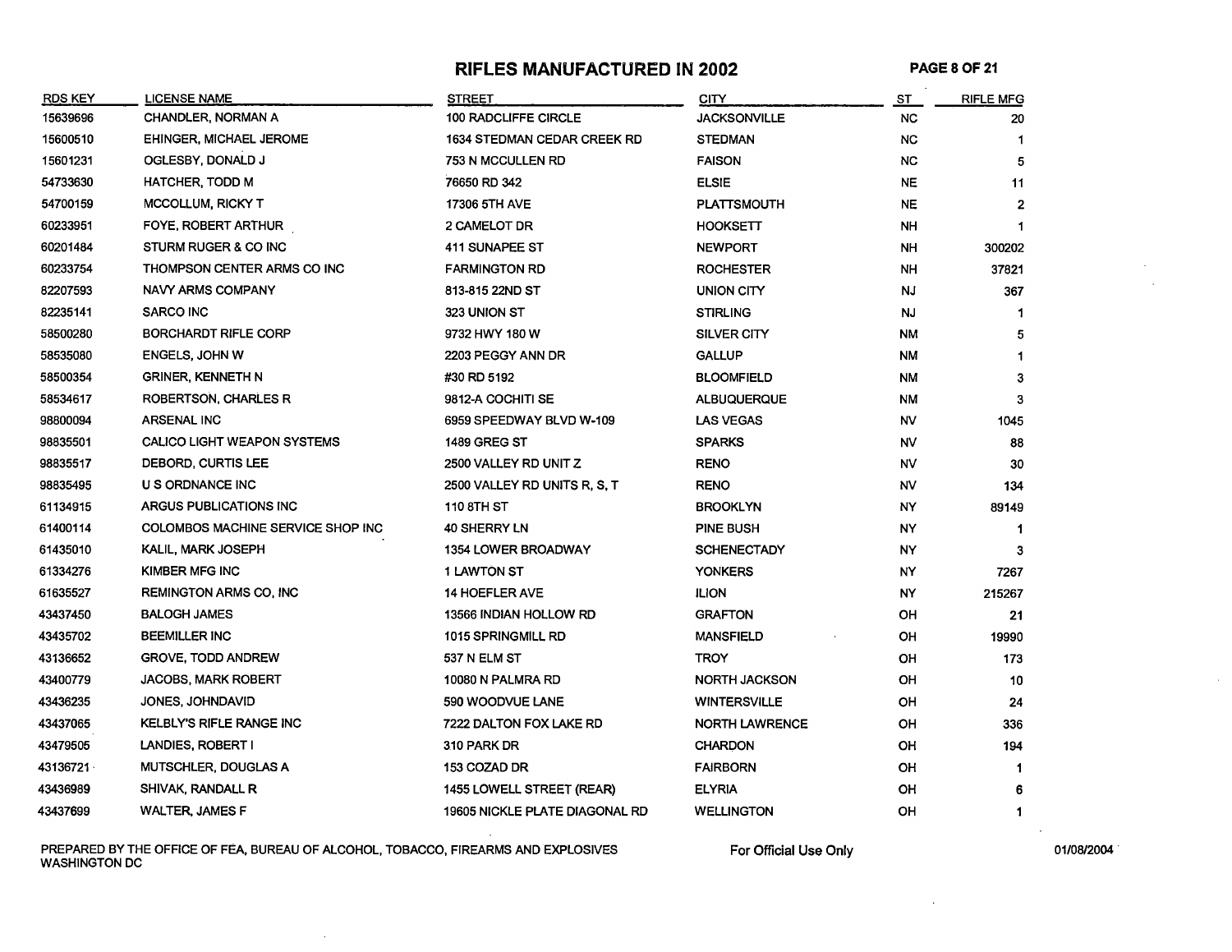#### **RIFLES MANUFACTURED IN 2002** PAGE 9 OF 21

| <b>RDS KEY</b> | <b>LICENSE NAME</b>               | <b>STREET</b>                 | <b>CITY</b>            | ST        | <b>RIFLE MFG</b> |
|----------------|-----------------------------------|-------------------------------|------------------------|-----------|------------------|
| 43136612       | <b>WELLS, GREGORY F</b>           | 7777 HIVNOR RD                | <b>CROOKSVILLE</b>     | OН        | 13               |
| 57337041       | <b>FLEMING, JAMES</b>             | HC 63 BOX 196                 | <b>RED OAK</b>         | 0K        | 5                |
| 57337084       | <b>TROMIX CORPORATION</b>         | 405 N WALNUT #8               | <b>BROKEN ARROW</b>    | OK        | 32               |
| 57336699       | ZIMMERMAN, DAN B                  | 3840 SW 113TH                 | OKLAHOMA CITY          | <b>OK</b> | 8                |
| 99337203       | LOOCK MANUFACTURING CO INC        | 21210 SW JOHNSON ST           | <b>ALOHA</b>           | <b>OR</b> | 1                |
| 99300451       | <b>SCHRAM, ROBERT ERIC</b>        | 525 PINE STREET SE            | <b>ALBANY</b>          | 0R        | 1                |
| 99337182       | TNW FIRERMS INC                   | 55325 TIMBER RD BLDG A        | <b>VERNONIA</b>        | 0R        | 324              |
| 82338992       | <b>BORDEN, JAMES F</b>            | <b>RR 1 BOX 250BC</b>         | <b>SPRINGVILLE</b>     | PA        | 108              |
| 82300240       | <b>BRADLEY, ROBERT WESTON</b>     | 259 LAFAYETTE RD              | <b>COATESVILLE</b>     | PA        | ່1               |
| 82534860       | <b>CLASS THREE SUPPLY INC</b>     | 1400 N HERMITAGE RD           | <b>HERMITAGE</b>       | PA        | $\mathbf{1}$     |
| 82300212       | <b>CLASSIC PISTOL INC</b>         | <b>1310 INDUSTRIAL BLVD</b>   | <b>SOUTHAMPTON</b>     | PA        | 58               |
| 82300912       | <b>GENERAL BALLISTICS INC</b>     | 526 FOLK ST                   | <b>EASTON</b>          | PA        | $\mathbf 1$      |
| 82339102       | HAMMONDS, CLARENCE H              | <b>415 GREENWAY</b>           | <b>RED LION</b>        | PA        | 3                |
| 82300331       | <b>KBINC</b>                      | 5480 LINGLESTOWN RD           | <b>HARRISBURG</b>      | PA        | 1056             |
| 82339132       | <b>KEYSTONE SPORTING ARMS INC</b> | <b>RD 2 BOX 20</b>            | <b>MILTON</b>          | PA        | 25706            |
| 82311979       | ROBERT HART & SON INC             | 401 MONTGOMERY ST             | <b>NESCOPECK</b>       | PA        | 3                |
| 82340096       | SMITH, KENNETH M SR               | 450 SMITH LN                  | <b>PALMYRA</b>         | PA        | 3                |
| 15700093       | FERGUSON, MELVIN R                | 232 ROGER BOLT RD             | <b>BELTON</b>          | SC        | 1                |
| 15736337       | GEIGES INSTRUMENTS INC            | 4143 SEBAGO RD                | YONGES ISLAND          | sc        | 6                |
| 15735931       | <b>JARRETT RIFLES INC</b>         | 383 BROWN RD                  | JACKSON                | SC        | 137              |
| 34606531       | DAKOTA ARMS INC                   | <b>1310 INDUSTRY RD</b>       | <b>STURGIS</b>         | SD        | 321              |
| 34600028       | FOUR HORSEMEN ARMS LLC            | <b>105-B OAK ST</b>           | <b>FAIRBURN</b>        | SD        | 27               |
| 34633475       | H S PRECISION INC                 | <b>1301 TURBINE DR</b>        | <b>RAPID CITY</b>      | SD        | 458              |
| 34633933       | <b>MAYER, LOUIS</b>               | <b>422 N MAIN</b>             | <b>ISABEL</b>          | SD        | $\mathbf{2}$     |
| 34606554       | <b>MILLER ARMS INC</b>            | PURL ST BOX 260               | <b>ST ONGE</b>         | SD        | 22               |
| 34600103       | SATTERLEE, STUART                 | EAST HWY 14A ECHO MOUNTAIN RD | <b>DEADWOOD</b>        | SD        | $\mathbf{1}$     |
| 34600087       | SHILLING, BENJAMIN L              | 1011 HERMAN ST                | <b>RAPID CITY</b>      | SD        | 5                |
| 16236907       | <b>BARRETT FIREARMS MFG INC</b>   | 5926 MILLER LANE              | <b>MURFREESBORO</b>    | ΤN        | 381              |
| 16238662       | <b>JENKINS, KEVIN BRICE</b>       | 2849 OAK VIEW DR              | <b>MURFREESBORO</b>    | ΤN        | 4                |
| 16200523       | <b>LEINAD INC</b>                 | 221 HWY 68 N                  | <b>DUCKTOWN</b>        | TN        | 1000             |
| 16238778       | <b>NEWMAN, MITCHELL</b>           | 2881 OLD COLUMBIA RD          | <b>LEWISBURG</b>       | TN        | -1               |
| 57637697       | ARSENAL USA I LLC                 | 7311 GALVESTON RD #260        | <b>HOUSTON</b>         | тх        | 183              |
| 57454185       | BILL WISEMAN & CO, INC            | 18456 ST HWY 6 S              | <b>COLLEGE STATION</b> | ТX        | 1                |
|                |                                   |                               |                        |           |                  |

PREPARED BY THE OFFICE OF FEA, BUREAU OF ALCOHOL, TOBACCO, FIREARMS AND EXPLOSIVES For Official Use Only 01/08/2004 WASHINGTON DC  $\sim 10^{-1}$ 

 $\lambda$ 

 $\sim$   $\alpha$ 

 $\sim$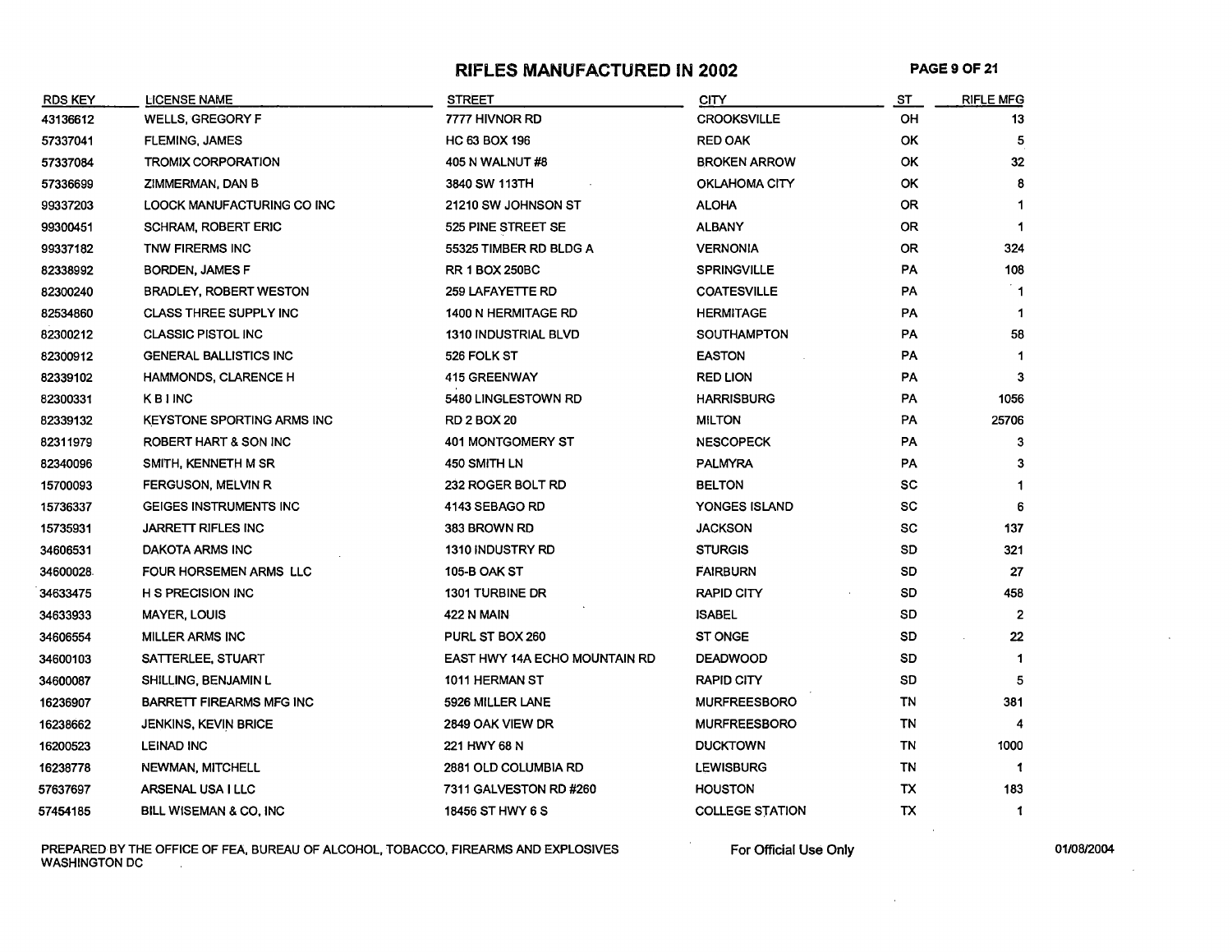#### **RIFLES MANUFACTURED IN 2002** PAGE 10 OF 21

| <b>RDS KEY</b> | LICENSE NAME                                    | <b>STREET</b>                | <b>CITY</b>           | <b>ST</b> | <b>RIFLE MFG</b> |
|----------------|-------------------------------------------------|------------------------------|-----------------------|-----------|------------------|
| 57540686       | C A M III CORPORATION                           | <b>CO RD 410</b>             | <b>OZONA</b>          | TX        | 3                |
| 57637912       | <b>GRIFFIN, TOM K</b>                           | 5916 M W 34TH ST             | <b>HOUSTON</b>        | TX        |                  |
| 57438590       | <b>HARRISON, RONALD T</b>                       | 510 WEDGEWOOD WAY            | <b>DEVINE</b>         | TX        | 1                |
| 57600129       | HORNER, LARRY D                                 | HC 1 BOX 38A                 | <b>LIBERTY</b>        | TX        | 3139             |
| 57500776       | KNIPSTEIN, ROBERT CHARLES                       | 731 N FIELDER RD             | <b>ARLINGTON</b>      | <b>TX</b> | 7                |
| 57542125       | LAU, MICHAEL RICHARD                            | 906 MIDDLE RUN               | <b>DUNCANVILLE</b>    | <b>TX</b> | 27               |
| 57637564       | LONE STAR RIFLE CO INC                          | 11231 ROSE ROAD              | <b>CONROE</b>         | TX        | 21               |
| 57400465       | NEWLAN, JAMES DOUGLAS & NEWLAN, STEVEN<br>JAMES | 118 COUNTY RD 380            | <b>GEORGE WEST</b>    | TX        | 3                |
| 57500624       | PRIORITY TOOL & MACHINE INC                     | <b>185 MARK LANE</b>         | <b>ROYSE CITY</b>     | <b>TX</b> | 4                |
| 57500408       | ROCK, RANDEL ARA                                | 2351 MERREL RD #108          | <b>DALLAS</b>         | TX        | 6                |
| 57537987       | URBACH, MURRAY GLEN                             | <b>1529 AXE</b>              | <b>GARLAND</b>        | TX        | 16               |
| 98787363       | ARMS TECHNOLOGY INC                             | <b>2779 DIRECTORS ROW</b>    | <b>SALT LAKE CITY</b> | UT        | 4765             |
| 98706281       | LAR MANUFACTURING INC                           | <b>4133 WEST FARM RD</b>     | <b>WEST JORDAN</b>    | UT        | 380              |
| 98700275       | OLAS, JOEL CHARLES                              | 57 NORTH 100 WEST            | <b>SPRINGVILLE</b>    | UT        | $\mathbf 1$      |
| 98734724       | ZDF IMPORT/EXPORT INC                           | 2090 N REDWOOD RD #40        | SALT LAKE CITY        | UT        | 267              |
| 15400704       | ALEXANDER ARMS LLC                              | <b>RT 114</b>                | <b>RADFORD</b>        | VA        | 284              |
| 15400508       | MCPEAKE, TIMOTHY & MCPEAKE JEFFREY              | <b>1500 STAPLES ST LOT 1</b> | <b>RADFORD</b>        | VA        |                  |
| 60300037       | <b>CASPIAN ARMS LTD</b>                         | 75 CAL FOSTER DR             | <b>WOLCOTT</b>        | .VT       | 1                |
| 60333217       | <b>CENTURY ARMS INC</b>                         | 236 BRYCE BLVD               | <b>GEORGIA</b>        | VT        | 17789            |
| 99100079       | <b>AERO PRECISION INC</b>                       | 3416 #B 57TH ST CT           | <b>GIG HARBOR</b>     | <b>WA</b> | 1056             |
| 99100289       | <b>GALT, SEAN PATRICK</b>                       | 8601 16TH AVE SW             | <b>SEATTLE</b>        | <b>WA</b> | 3                |
| 99137453       | JOHNSON, VALERIE ANNE                           | 75B ABBOTT RD                | <b>ELMA</b>           | WA        | 222              |
| 99136693       | <b>NESIKA BAY PRECISION INC</b>                 | 6112 NE MINNER RD #8         | <b>POULSBO</b>        | <b>WA</b> | 518              |
| 99114520       | <b>OLYMPIC ARMS INC</b>                         | 624 OLD PACIFIC HWY SE       | <b>OLYMPIA</b>        | <b>WA</b> | 7280             |
| 33900656       | <b>BUROW, JAMES OSCAR</b>                       | W7067 N OAKWOOD CIR          | <b>NESHKORO</b>       | WI        | 1                |
| 33900732       | <b>EAST RIDGE GUN CO INC</b>                    | 6319 5TH AVE                 | <b>BANCROFT</b>       | WI        | 76               |
| 33937339       | <b>GRAETZ, ERIC JAY</b>                         | N5391 COUNTY RD S            | <b>POUND</b>          | WI        | 8                |
| 33900697       | LAUER, STEVEN MICHAEL                           | 3601 129TH ST                | <b>CHIPPEWA FALLS</b> | WI        | 8                |
| 33937187       | PIPER, DANE G & MENN, JEFF F                    | 305 E TERHUNE ST             | <b>VIROQUA</b>        | WI        | 10               |
| 33936970       | SUNNY HILL ENT INC                              | W1790 CTY HHH                | <b>MALONE</b>         | w١        | 1                |
| 58334359       | <b>BALLARD RIFLE LLC</b>                        | <b>113 W YELLOWSTONE</b>     | CODY                  | WY        | 202              |

1515286

PREPARED BY THE OFFICE OF FEA, BUREAU OF ALCOHOL, TOBACCO, FIREARMS AND EXPLOSIVES WASHINGTON DC

 $\sim$   $\sim$ 

 $\sim 10^{-10}$ 

 $\epsilon$ 

For Official Use Only 01/08/2004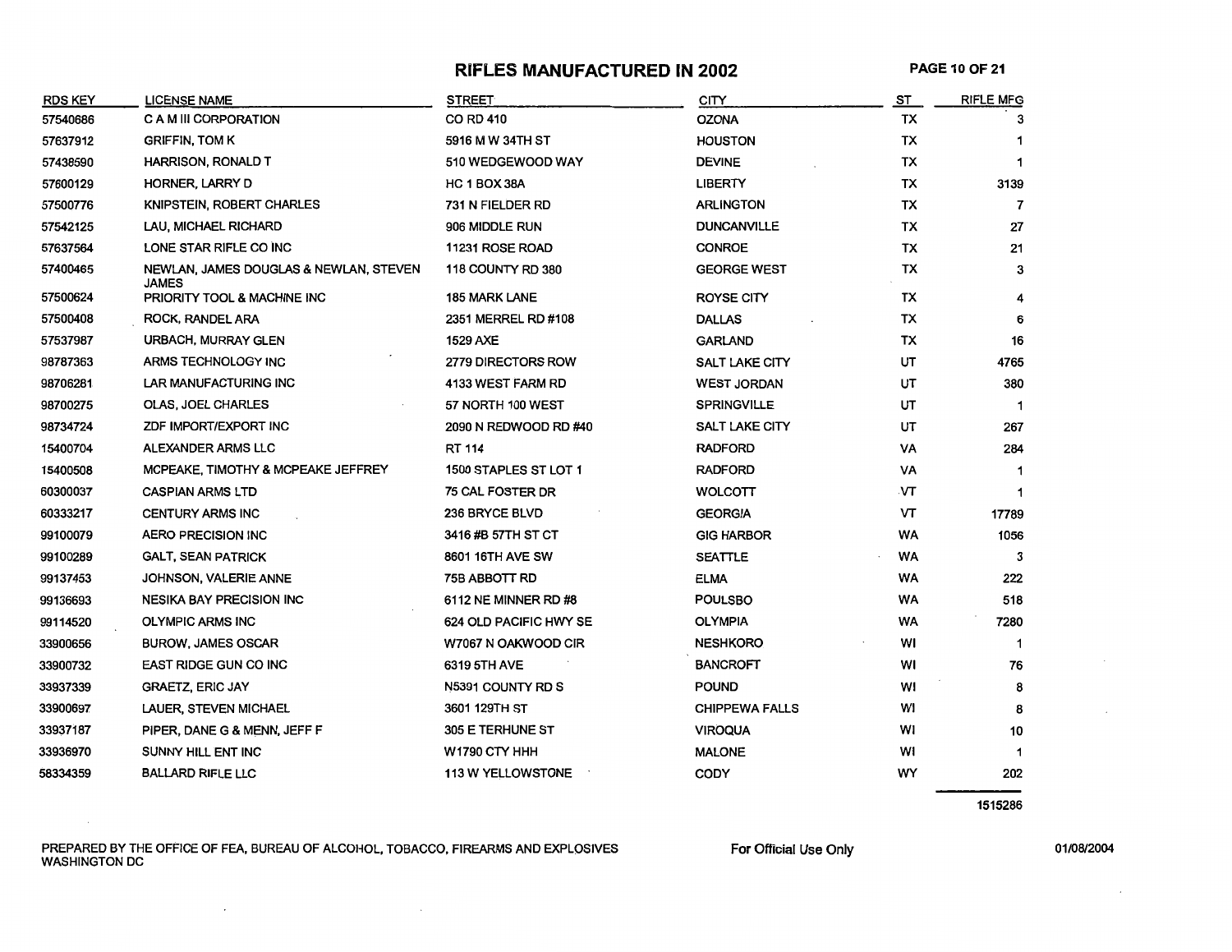SHOTGUNS MANUFACTURED IN 2002 PAGE 11 OF 21

 $\sim$ 

| <b>RDS KEY</b> | LICENSE NAME                                      | <b>STREET</b>                                                | <b>CITY</b>           | ST        | <b>SHOTGUN MFG</b> |
|----------------|---------------------------------------------------|--------------------------------------------------------------|-----------------------|-----------|--------------------|
| 57134716       | WILSONS GUN SHOP INC                              | 2234 CR 719                                                  | <b>BERRYVILLE</b>     | AR.       | 779                |
| 98636542       | ROBAR COMPANIES, INC                              | 21438 N 7TH AVE SUITE B                                      | <b>PHOENIX</b>        | AZ.       |                    |
| 99536443       | <b>BOB GIBBONS &amp; SON INC</b>                  | 2911 WINONA AVE                                              | <b>BURBANK</b>        | CA        |                    |
| 97738092       | ROGUE RIV RIFLEWORKS INC/JOHN RIBGY & CO          | 500 LINNE RD STE D                                           | <b>PASO ROBLES</b>    | CA        | $\overline{2}$     |
| 60634862       | CONNECTICUT SHOTGUN MANUFACTURING CO              | 35 WOODLAND ST                                               | <b>NEW BRITAIN</b>    | СT        | 83                 |
| 60600773       | O F MOSSBERG & SONS INC                           | 7 GRASSO AVE                                                 | <b>NORTH HAVEN</b>    | CТ        | 192802             |
| 60636056       | US REPEATING ARMS COMPANY                         | <b>344 WINCHESTER AVE</b>                                    | <b>NEW HAVEN</b>      | СT        | 49674              |
| 15948218       | <b>BLAKLEY, BRIAN A</b>                           | 8440 ULMERTON ROAD, #522                                     | LARGO                 | FL.       | $\overline{2}$     |
| 98235063       | <b>HOENIG, GEORGE</b>                             | 6521 MORTON DR                                               | <b>BOISE</b>          | ID        | Я.                 |
| 33635798       | <b>SPRINGFIELD INC</b>                            | 420 W MAIN ST                                                | <b>GENESEO</b>        | IL.       | 2266               |
| 54816298       | MCGILL, ROBERT TIMOTHY                            | 630 E DOUGLAS                                                | <b>WICHITA</b>        | KS        | -1                 |
| 54800246       | <b>VERNEY-CARRON USA INC</b>                      | 320 COURT ST                                                 | <b>CLAY CENTER.</b>   | KS        | 3275               |
| 60400253       | <b>H &amp; R 1871, LLC</b>                        | 60 INDUSTRIAL ROWE                                           | <b>GARDNER</b>        | MA        | 120676             |
| 60433152       | SAVAGE ARMS, INC                                  | 100 SPRINGDALE RD                                            | <b>WESTFIELD</b>      | МA        | 3087               |
| 85207699       | BERETTA U S A CORPORATION                         | 17601 BERETTA DR                                             | <b>ACCOKEEK</b>       | <b>MD</b> | 333                |
| 85200632       | PLATT, BRIAN THOMAS                               | 29756 SKYVIEW DR                                             | <b>MECHANICSVILLE</b> | MD        | $\overline{2}$     |
| 60100265       | LAUZE, WILLIAM SCOTT                              | <b>65 EVERETT ROAD</b>                                       | <b>POLAND</b>         | <b>ME</b> | 3                  |
| 34134823       | LINDE, BRIAN B                                    | 15013 COUNTY RD 7 NW                                         | <b>CLEARWATER</b>     | ΜN        |                    |
| 34137154       | <b>TOMAIDES, MILOS</b>                            | 4227 WINNETKA AVE N                                          | <b>NEW HOPE</b>       | <b>MN</b> |                    |
| 15640900       | HODGE, DONALD AARON JR                            | 3801B AUBURN KNIGHTDALE RD                                   | <b>RALEIGH</b>        | NC.       |                    |
| 60201484       | STURM RUGER & CO INC                              | 411 SUNAPEE ST                                               | <b>NEWPORT</b>        | NH        | 5505               |
| 61635833       | <b>ITHACA GUN PARTS &amp; SERVICE CORPORATION</b> | 891 ROUTE 34B                                                | <b>KINGS FERRY</b>    | NΥ        | 3739               |
| 61635527       | <b>REMINGTON ARMS CO. INC</b>                     | <b>14 HOEFLER AVE</b>                                        | <b>ILION</b>          | NY.       | 298603             |
| 43437827       | RAIFFE, DAVID M                                   | 8389 MAYFIELD DR                                             | <b>CHESTERLAND</b>    | OН        | -1                 |
| 99335096       | <b>COLE ARMS INC</b>                              | 2225 PINEHURST DR                                            | <b>MCMINNVILLE</b>    | 0R        | $\overline{2}$     |
| 82333855       | TAR HUNT CUSTOM RIFLES INC                        | 101 DOGTOWN RD                                               | <b>BLOOMSBURG</b>     | PA        | 55                 |
| 34606531       | DAKOTA ARMS INC                                   | <b>1310 INDUSTRY RD</b>                                      | <b>STURGIS</b>        | SD        | 6                  |
| 34633475       | <b>H S PRECISION INC</b>                          | 1301 TURBINE DR                                              | RAPID CITY            | SD        | 54                 |
| 16200523       | <b>LEINAD INC</b>                                 | 221 HWY 68 N                                                 | <b>DUCKTOWN</b>       | TN        | 640                |
| 57438715       | <b>ENGEL BALLISTIC RESEARCH INC</b>               | 544A ALUM CREEK RD                                           | <b>SMITHVILLE</b>     | <b>TX</b> |                    |
| 57434208       | <b>MAVERICK ARMS, INC</b>                         | INDUSTRIAL BLVD MAVERICK CO DEVLPT EAGLE PASS<br><b>PARK</b> |                       | TX        | 59422              |
| 33900697       | LAUER, STEVEN MICHAEL                             | 3601 129TH ST                                                | <b>CHIPPEWA FALLS</b> | WI        | 3                  |
| 33933175       | US COMPETITION ARMS INC                           | <b>1925 ROOSEVELT AVE</b>                                    | <b>RACINE</b>         | WI        | 293                |

741325

PREPARED BY THE OFFICE OF FEA, BUREAU OF ALCOHOL, TOBACCO, FIREARMS AND EXPLOSIVES For Official Use Only Promin<br>WASHINGTON DC WASHINGTON DC

 $\sim$ 

 $\sim 10^{-1}$ 

 $\sim 10^7$ 

 $\sim 100$ 

 $\sim$ 

 $\mathcal{A}$ 

 $\sim$ 

 $\cdot$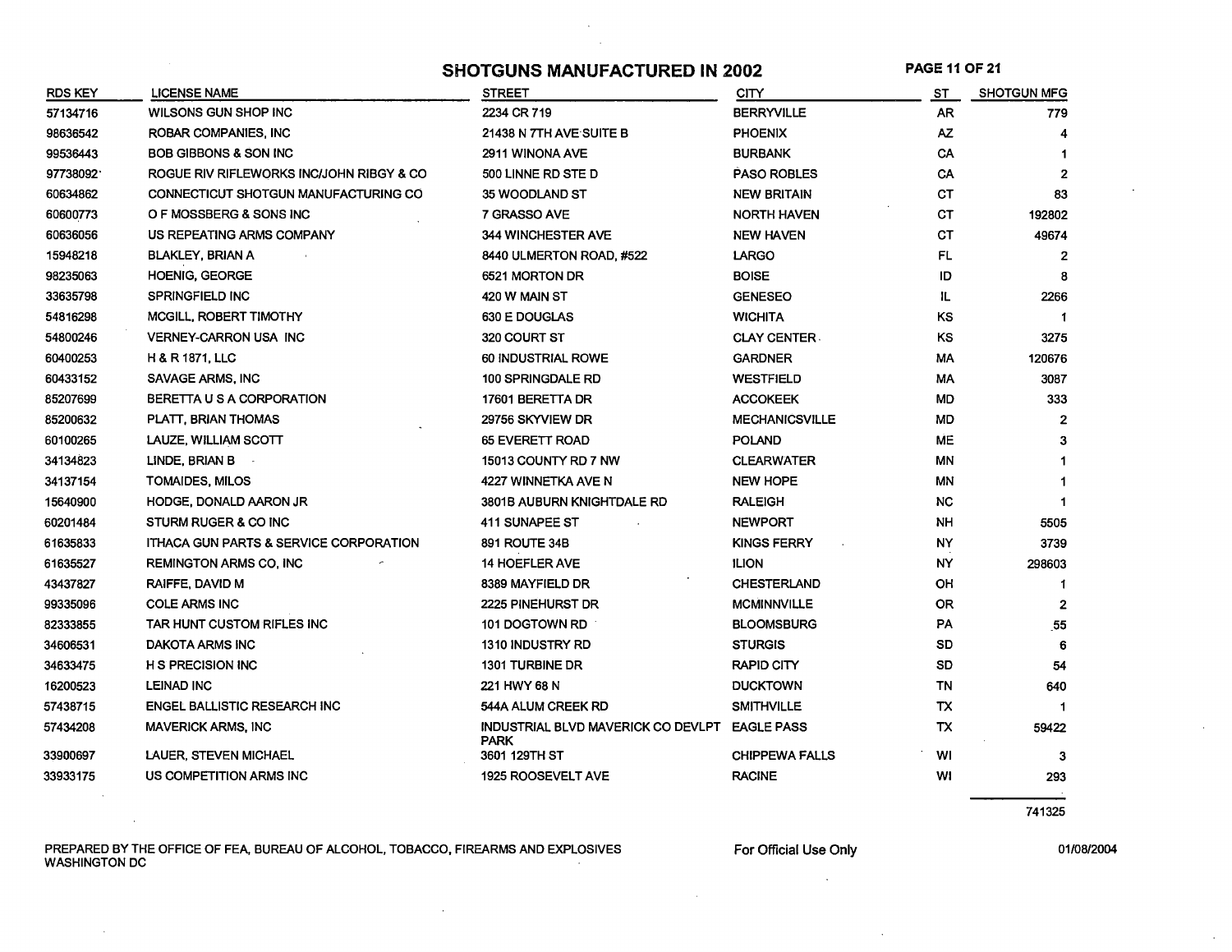### **MISC. FIREARMS MANUFACTURED IN 2002**

**PAGE 120F21** 

| <b>RDS KEY</b> | <b>LICENSE NAME</b>                | <b>STREET</b>                                     | CITY                 | ST        | <b>MISC FA MFG</b> |
|----------------|------------------------------------|---------------------------------------------------|----------------------|-----------|--------------------|
| 60600773       | O F MOSSBERG & SONS INC            | 7 GRASSO AVE                                      | <b>NORTH HAVEN</b>   | СT        | 14900              |
| 98200007       | OCTOBER COUNTRY MUZZLELOADING, INC | 6272 N GOVERNMENT WAY                             | <b>COEUR D ALENE</b> | ID        |                    |
| 46136807       | <b>IDEAL PRODUCTS INC</b>          | 700 E LOUDON AVE                                  | <b>LEXINGTON</b>     | KY        | 686                |
| 60433152       | SAVAGE ARMS, INC                   | 100 SPRINGDALE RD                                 | <b>WESTFIELD</b>     | <b>MA</b> | 759                |
| 60234248       | COMPETITOR CORP INC                | 26 KNIGHT STREET, UNIT 3                          | <b>JAFFREY</b>       | <b>NH</b> | 6                  |
| 43134110       | AMERICAN APEX CORPORATION          | 5995 SHIRE RINGS RD, SUITE D                      | <b>DUBLIN</b>        | OH        | 51                 |
| 16238940       | NIXON, WILLIAM P III               | 1340 E MCLEMORE AVE                               | <b>MEMPHIS</b>       | TN        | 195                |
| 57434208       | <b>MAVERICK ARMS, INC</b>          | INDUSTRIAL BLVD MAVERICK CO DEVLPT<br><b>PARK</b> | <b>EAGLE PASS</b>    | ТX        | 5085               |
| 33937339       | <b>GRAETZ, ERIC JAY</b>            | N5391 COUNTY RD S                                 | <b>POUND</b>         | WI        | 11                 |

 $\ddot{\phantom{a}}$ 

 $\label{eq:2.1} \frac{1}{\sqrt{2}}\int_{\mathbb{R}^2}\frac{1}{\sqrt{2}}\left(\frac{1}{\sqrt{2}}\right)^2\frac{1}{\sqrt{2}}\left(\frac{1}{\sqrt{2}}\right)^2\frac{1}{\sqrt{2}}\frac{1}{\sqrt{2}}\left(\frac{1}{\sqrt{2}}\right)^2.$ 

21700

PREPARED BY THE OFFICE OF FEA, BUREAU OF ALCOHOL, TOBACCO, FIREARMS AND EXPLOSIVES WASHINGTON DC

For Official Use Only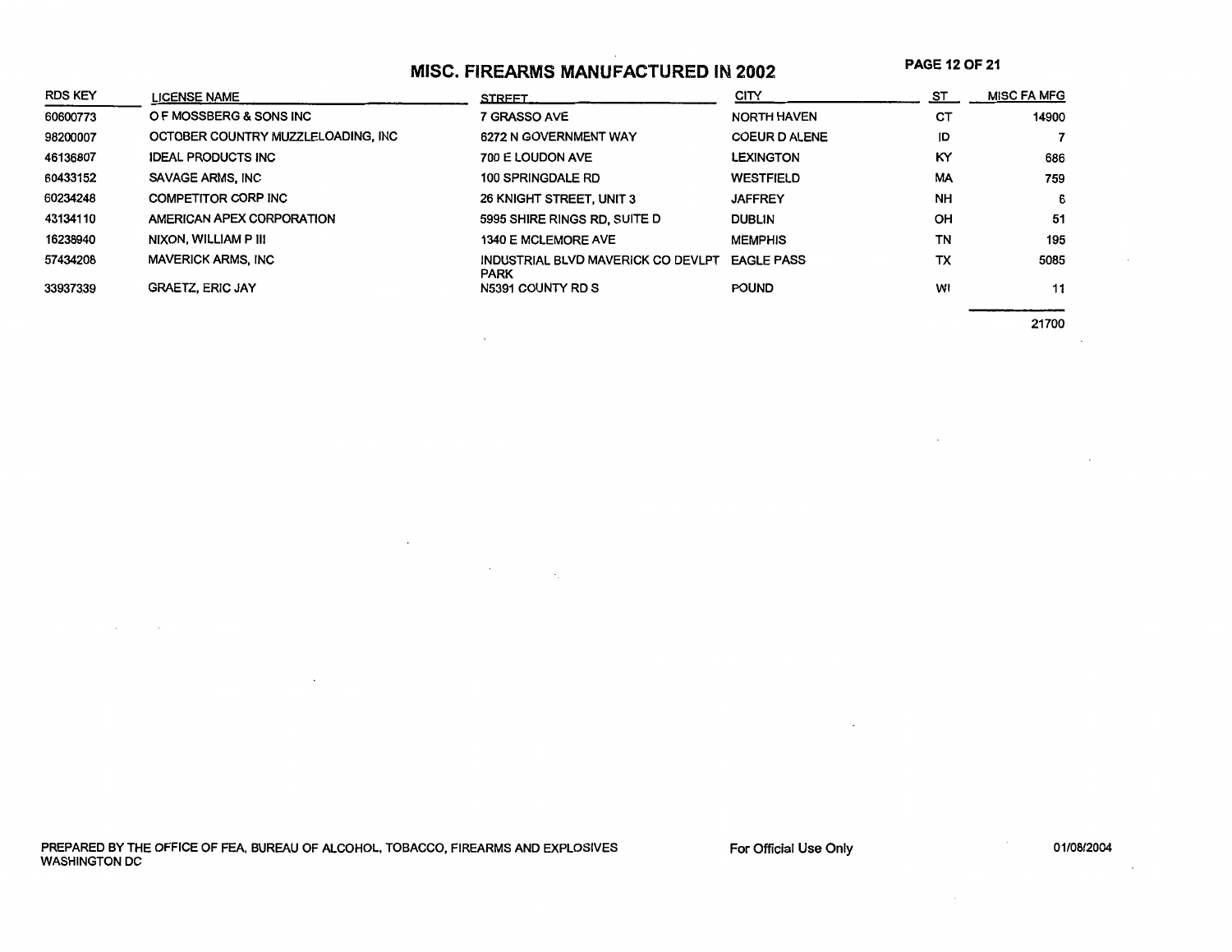| <b>PISTOLS EXPORTED IN 2002</b> |  |  |  |  |
|---------------------------------|--|--|--|--|
|---------------------------------|--|--|--|--|

PAGE 1OF7

|                |                                        | PISTULS EAPURTED IN 2002  |                      |           | PAGE I UP <i>I</i> |
|----------------|----------------------------------------|---------------------------|----------------------|-----------|--------------------|
| <b>RDS KEY</b> | <b>LICENSE NAME</b>                    | <b>STREET</b>             | <b>CITY</b>          | ST        | <b>PISTOLS</b>     |
| 98614472       | STURM RUGER & CO INC                   | 200 RUGER RD              | <b>PRESCOTT</b>      | AZ.       | 1309               |
| 93336988       | PHOENIX ARMS                           | <b>1420 ARCHIBALD AVE</b> | <b>ONTARIO</b>       | CA        | 110                |
| 60633345       | <b>COLTS MANUFACTURING CO LLC</b>      | 545 NEWPARK AVE           | <b>WEST HARTFORD</b> | СT        | 650                |
| 15923596       | TAURUS INTERNATIONAL MANUFACTURING INC | 16175 NW 49TH AVE         | <b>MIAMI</b>         | FL        | 1958               |
| 54235453       | DOUBLE DEUCE INC                       | 24276 240TH ST            | <b>CARROLL</b>       | IA        | 113                |
| 33635343       | LES BAER CUSTOM INC                    | 29601 34TH AVE N          | <b>HILLSDALE</b>     | IL        | 375                |
| 33635798       | <b>SPRINGFIELD INC</b>                 | 420 W MAIN ST             | <b>GENESEO</b>       | IL        | 435                |
| 33637004       | <b>ROCK RIVER ARMS INC</b>             | 1042 CLEVELAND RD         | <b>COLONA</b>        | IL.       | 1                  |
| 60410395       | SMITH & WESSON CORP                    | 2100 ROOSEVELT AVE        | <b>SPRINGFIELD</b>   | МA        | 8002               |
| 85207699       | BERETTA U S A CORPORATION              | 17601 BERETTA DR          | <b>ACCOKEEK</b>      | MD        | 3001               |
| 60106460       | <b>SMITH &amp; WESSON CORP</b>         | <b>19 AVIATION DR</b>     | <b>HOULTON</b>       | ME        | 1022               |
| 60233754       | THOMPSON CENTER ARMS CO INC            | <b>FARMINGTON RD</b>      | <b>ROCHESTER</b>     | <b>NH</b> | 217                |
| 60200153       | <b>SIG ARMS INC</b>                    | <b>18 INDUSTRIAL DR</b>   | <b>EXETER</b>        | <b>NH</b> | 3600               |
| 61334276       | KIMBER MFG INC                         | <b>1 LAWTON ST</b>        | <b>YONKERS</b>       | NY        | 683                |
| 34633475       | <b>H S PRECISION INC</b>               | 1301 TURBINE DR           | <b>RAPID CITY</b>    | SD        |                    |
| 57540601       | <b>STRAYER VOIGT INC</b>               | 3435 ROY ORR BLVD #200    | <b>GRAND PRARIE</b>  | TX        | 186                |
| 57541153       | <b>BOND ARMS INC</b>                   | 204 ALPHA LN              | <b>GRANBURY</b>      | TX        |                    |
| 57434417       | STI INTERNATIONAL, INC                 | <b>114 HALMAR COVE</b>    | <b>GEORGETOWN</b>    | TX        | 796                |
| 98734026       | NORTH AMERICAN ARMS INC                | 2150 S 950 E              | <b>PROVO</b>         | UT        | 61                 |
| 15422338       | <b>HECKLER &amp; KOCH INC</b>          | 21480 PACIFIC BLVD        | <b>STERLING</b>      | VA        |                    |
| 99114520       | <b>OLYMPIC ARMS INC</b>                | 624 OLD PACIFIC HWY SE    | <b>OLYMPIA</b>       | <b>WA</b> | 30                 |
|                |                                        |                           |                      |           |                    |

22555

PREPARED BY THE OFFICE OF FEA, BUREAU OF ALCOHOL, TOBACCO, FIREARMS AND EXPLOSIVES WASHINGTON DC

 $\lambda_{\rm{max}}$ 

For Official Use Only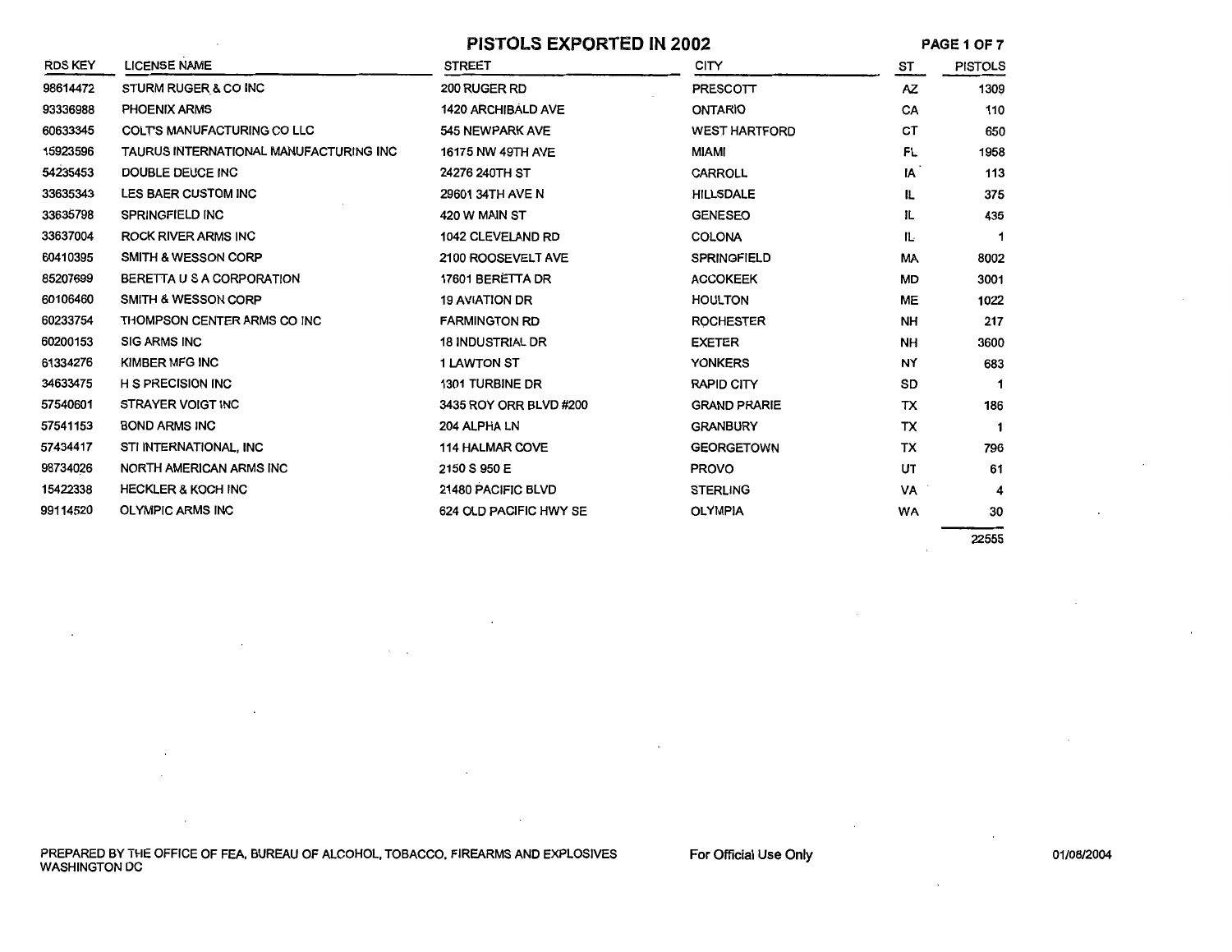**REVOLVERS EXPORTED IN 2002** 

 $\mathbf{r}$ 

**PAGE20F7** 

 $\ddot{\phantom{0}}$ 

| <b>RDS KEY</b> | <b>LICENSE NAME</b>                                    | <b>STREET</b>            | CITY                 | ST        | <b>REVOLVERS</b> |
|----------------|--------------------------------------------------------|--------------------------|----------------------|-----------|------------------|
| 60633345       | <b>COLT'S MANUFACTURING CO LLC</b>                     | 545 NEWPARK AVE          | <b>WEST HARTFORD</b> | СT        | 120              |
| 60635732       | UNITED STATES FIREARMS MANUFACTURING<br><b>COMPANY</b> | 55 VAN DYKE AVE          | <b>HARTFORD</b>      | CT        | 61               |
| 15923596       | TAURUS INTERNATIONAL MANUFACTURING INC                 | <b>16175 NW 49TH AVE</b> | <b>MIAMI</b>         | FL        | 2741             |
| 60410395       | <b>SMITH &amp; WESSON CORP</b>                         | 2100 ROOSEVELT AVE       | <b>SPRINGFIELD</b>   | MA        | 25810            |
| 85207699       | BERETTA U S A CORPORATION                              | 17601 BERETTA DR         | <b>ACCOKEEK</b>      | <b>MD</b> | $\cdot$ 1        |
| 60201484       | STURM RUGER & CO INC                                   | 411 SUNAPEE ST           | <b>NEWPORT</b>       | <b>NH</b> | 4392             |
| 98734026       | NORTH AMERICAN ARMS INC                                | 2150 S 950 E             | <b>PROVO</b>         | UT        | 1062             |
|                |                                                        |                          |                      |           |                  |

34187

PREPARED BY THE OFFICE OF FEA, BUREAU OF ALCOHOL, TOBACCO, FIREARMS AND EXPLOSIVES WASHINGTON DC

For Official Use Only

 $\cdot$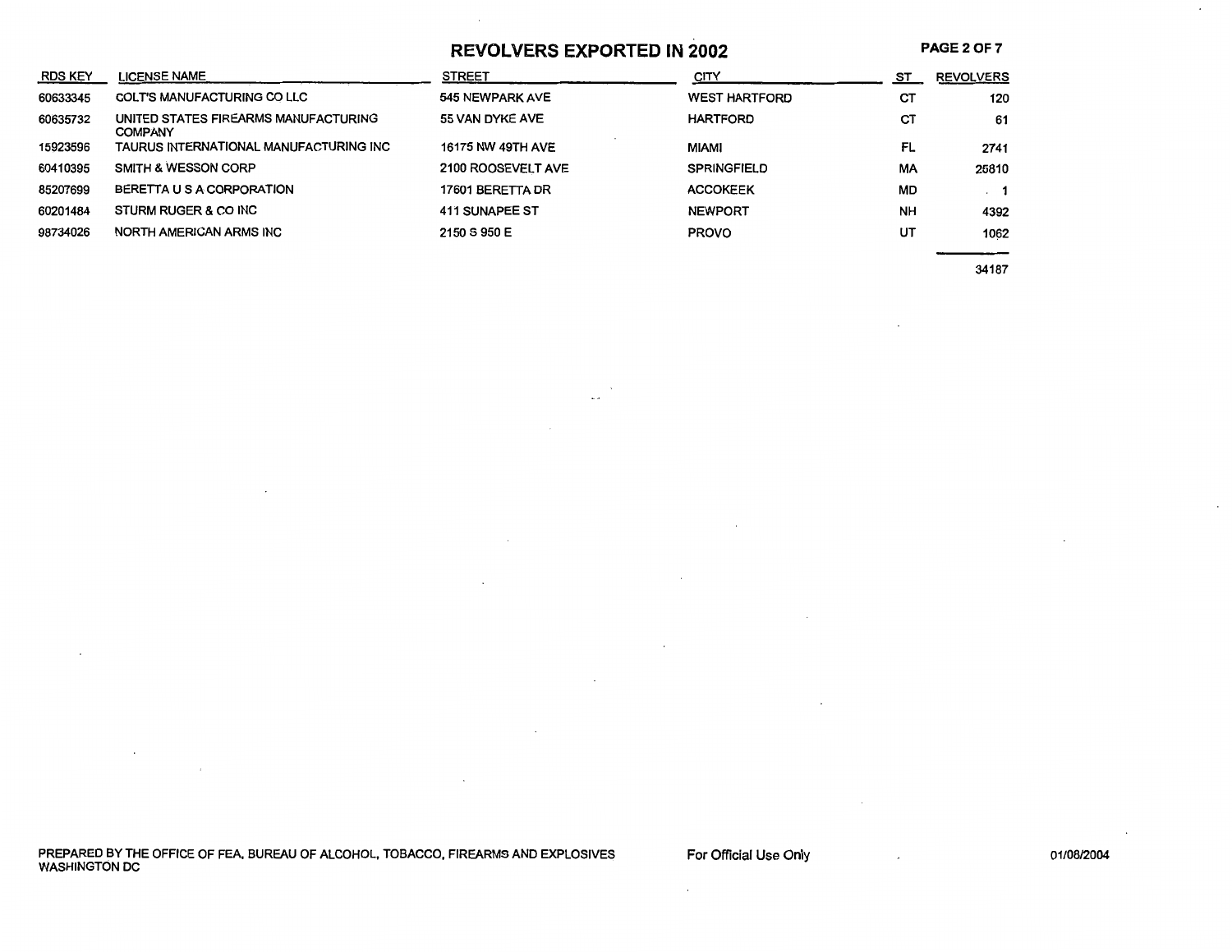#### **RIFLES EXPORTED IN 2002** PAGE 3 OF 7

| <b>RDS KEY</b> | <b>LICENSE NAME</b>                             | <b>STREET</b>              | City                    | ST.       | <b>RIFLE EXP</b> |
|----------------|-------------------------------------------------|----------------------------|-------------------------|-----------|------------------|
| 98636542       | ROBAR COMPANIES, INC                            | 21438 N 7TH AVE SUITE B    | <b>PHOENIX</b>          | AZ        | 12               |
| 98614472       | STURM RUGER & CO INC                            | 200 RUGER RD               | <b>PRESCOTT</b>         | <b>AZ</b> | 107              |
| 98635726       | MCMILLAN BROS RIFLE CO, INC                     | 1638 W KNUDSON SUITE B     | <b>PHOENIX</b>          | AZ.       | 20               |
| 98600112       | <b>MENARD, RUSSELL</b>                          | 19546 E WAGONTRAIN DR      | <b>MAYER</b>            | AZ        | $\cdot$ 1        |
| 97738092       | ROGUE RIV RIFLEWORKS INC/JOHN RIBGY & CO        | 500 LINNE RD STE D         | <b>PASO ROBLES</b>      | CA        | 13               |
| 60600520       | <b>COLT DEFENSE LLC</b>                         | 547 NEW PARK AVE           | <b>WEST HARTFORD</b>    | СT        | 19               |
| 60633345       | COLT'S MANUFACTURING CO LLC                     | 545 NEWPARK AVE            | <b>WEST HARTFORD</b>    | СT        | 2865             |
| 60636056       | US REPEATING ARMS COMPANY                       | 344 WINCHESTER AVE         | <b>NEW HAVEN</b>        | СT        | 3752             |
| 60600252       | <b>MARLIN FIREARMS COMPANY, THE</b>             | 100 KENNA DR               | <b>NORTH HAVEN</b>      | CT        | 12689            |
| 15943009       | <b>ANZIO IRONWORKS CORP</b>                     | 1905 16TH ST N             | <b>SAINT PETERSBURG</b> | FL        | $\mathbf 1$      |
| 15917454       | KNIGHT, CHARLES REED JR                         | 7750 9TH ST SW             | <b>VERO BEACH</b>       | FL        | 19               |
| 15923596       | TAURUS INTERNATIONAL MANUFACTURING INC          | <b>16175 NW 49TH AVE</b>   | <b>MIAMI</b>            | FL        | 1                |
| 54235453       | DOUBLE DEUCE INC                                | 24276 240TH ST             | <b>CARROLL</b>          | ΙA        | 847              |
| 98233354       | S D MEACHAM TOOL & HARDWARE CO INC              | 37052 EBERHARDT RD         | <b>PECK</b>             | ID        | 16               |
| 98235211       | MCKENNA, WILLIAM ARTHUR                         | 751 KELSO LK RD            | <b>ATHOL</b>            | ID        | $\mathbf 1$      |
| 33637390       | <b>DS ARMS INC</b>                              | 27W990 INDUSTRIAL AVE      | <b>LAKE BARRINGTON</b>  | IL        | 11               |
| 33635798       | SPRINGFIELD INC                                 | 420 W MAIN ST              | <b>GENESEO</b>          | IL.       | 75               |
| 33636039       | <b>ARMALITE INC</b>                             | 745 S HANFORD ST           | <b>GENESEO</b>          | IL.       | 317              |
| 46137026       | <b>REMINGTON ARMS COMPANY, INC</b>              | <b>22 RIFE TRAIL</b>       | <b>HICKORY</b>          | KY        | 8331             |
| 60400253       | <b>H &amp; R 1871, LLC</b>                      | 60 INDUSTRIAL ROWE         | <b>GARDNER</b>          | MA        | 458              |
| 60134465       | <b>BUSHMASTER FIREARMS BFI/QUALITY PARTS CO</b> | 999 ROOSEVELT TRAIL BLDG 3 | <b>WINDHAM</b>          | <b>ME</b> | 266              |
| 34135232       | DEFENSE PROCUREMENT MFG SERVICES INC            | 3312 12TH ST SE            | <b>SAINT CLOUD</b>      | ΜN        | 79               |
| 34100669       | <b>MAAS, BRIAN</b>                              | 408 COUNTY ROAD 5 NW       | <b>ISANTI</b>           | ΜN        | 1                |
| 60201484       | STURM RUGER & CO INC                            | 411 SUNAPEE ST             | <b>NEWPORT</b>          | NΗ        | 14099            |
| 60233754       | THOMPSON CENTER ARMS CO INC                     | <b>FARMINGTON RD</b>       | <b>ROCHESTER</b>        | NH        | 214              |
| 60200153       | <b>SIG ARMS INC</b>                             | <b>18 INDUSTRIAL DR</b>    | <b>EXETER</b>           | NH        | 23               |
| 61134915       | ARGUS PUBLICATIONS INC                          | 110 8TH ST $\cdot$         | <b>BROOKLYN</b>         | NY        | 1050             |
| 61334276       | KIMBER MFG INC                                  | <b>1 LAWTON ST</b>         | <b>YONKERS</b>          | NY        | 76               |
| 61635527       | <b>REMINGTON ARMS CO, INC</b>                   | <b>14 HOEFLER AVE</b>      | <b>ILION</b>            | NY        | 14755            |
| 43436235       | JONES, JOHNDAVID                                | 590 WOODVUE LANE           | <b>WINTERSVILLE</b>     | OH        | 1                |
| 43437065       | KELBLY'S RIFLE RANGE INC                        | 7222 DALTON FOX LAKE RD    | <b>NORTH LAWRENCE</b>   | OH        | 24               |
| 99337182       | TNW FIRERMS INC                                 | 55325 TIMBER RD BLDG A     | <b>VERNONIA</b>         | 0R        | 12               |
| 82338992       | <b>BORDEN, JAMES F</b>                          | <b>RR 1 BOX 250BC</b>      | <b>SPRINGVILLE</b>      | PA        | 22               |
| 34633933       | <b>MAYER, LOUIS</b>                             | 422 N MAIN                 | <b>ISABEL</b>           | SD        | $\mathbf{2}$     |

PREPARED BY THE OFFICE OF FEA, BUREAU OF ALCOHOL, TOBACCO, FIREARMS AND EXPLOSIVES For Official Use Only 1990 Material Use Only 101/08/2004 WASHINGTON DC

÷,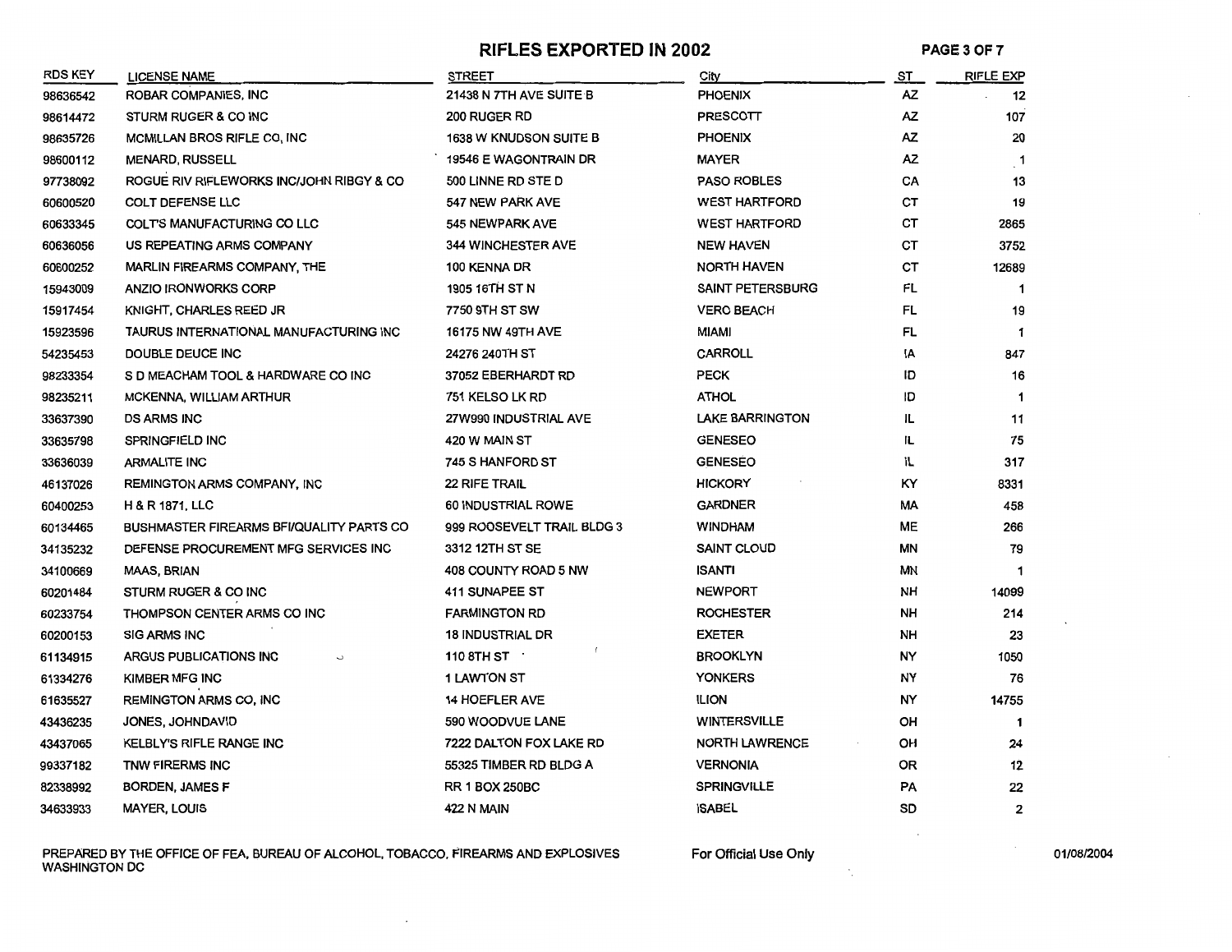#### **RIFLES EXPORTED IN 2002**

 $\ddot{\phantom{a}}$ 

 $\sim$ 

 $\cdot$ 

**PAGE40F7** 

| <b>RDS KEY</b> | <b>LICENSE NAME</b>      | <b>STREET</b>           | Citv               |    | RIFLE EXP    |
|----------------|--------------------------|-------------------------|--------------------|----|--------------|
| 34633475       | <b>H S PRECISION INC</b> | 1301 TURBINE DR         | RAPID CITY         | SD | 54           |
| 34606531       | DAKOTA ARMS INC          | <b>1310 INDUSTRY RD</b> | <b>STURGIS</b>     | SD |              |
| 57542125       | LAU, MICHAEL RICHARD     | 906 MIDDLE RUN          | <b>DUNCANVILLE</b> | ТX | 6            |
| 98706281       | LAR MANUFACTURING INC    | 4133 WEST FARM RD       | <b>WEST JORDAN</b> | UT | $\mathbf{2}$ |
| 99114520       | <b>OLYMPIC ARMS INC</b>  | 624 OLD PACIFIC HWY SE  | <b>OLYMPIA</b>     | WA | 396          |
|                |                          |                         |                    |    |              |

60644

PREPARED BY THE OFFICE OF FEA, BUREAU OF ALCOHOL, TOBACCO, FIREARMS AND EXPLOSIVES WASHINGTON DC

 $\mathcal{F}_{\mathcal{A}}$ 

 $\sim$   $\sim$ 

 $\sim 10^7$ 

For Official Use Only

 $\sim$  $\sim 10^{-1}$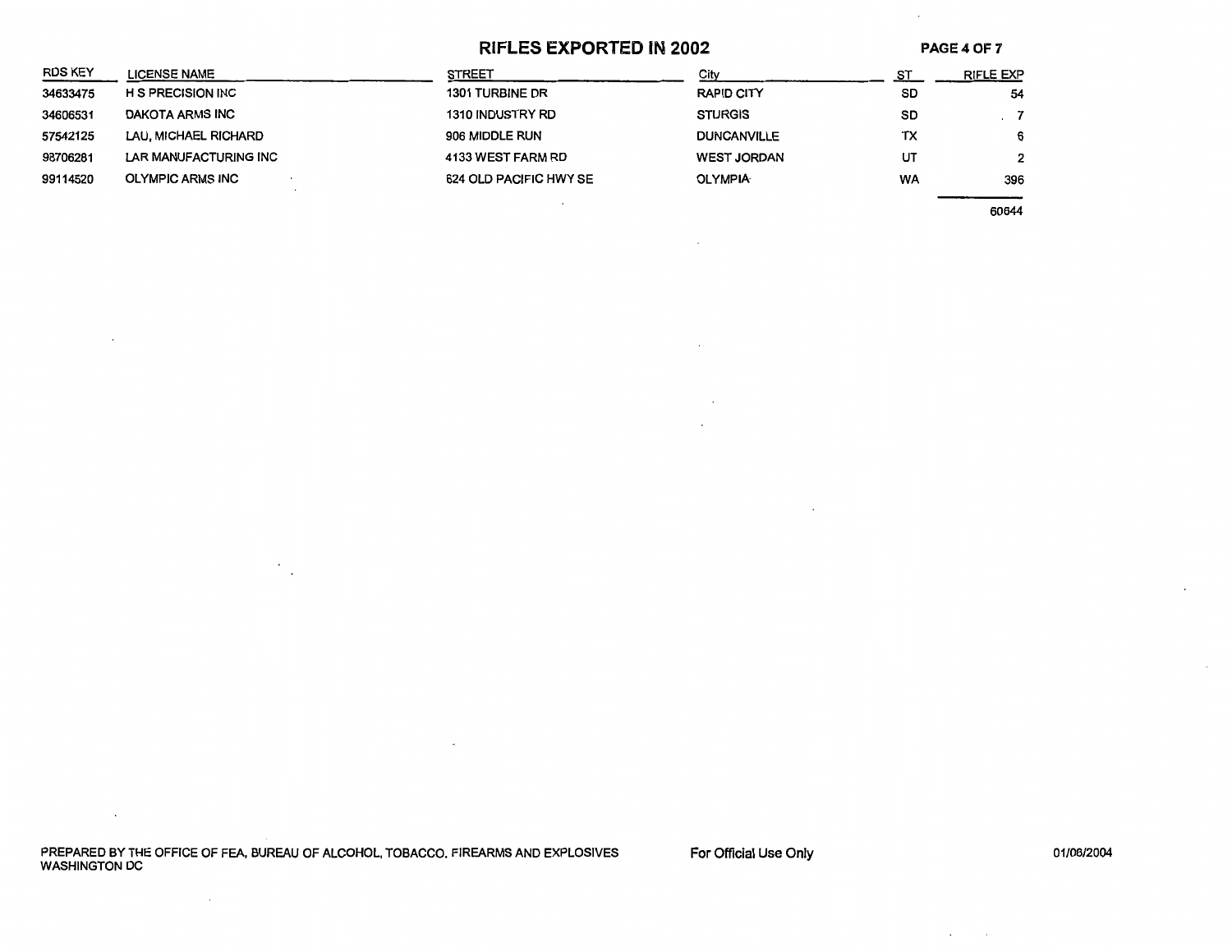#### SHOTGUNS EXPORTED IN 2002 **PAGES OF 7**

| <b>RDS KEY</b> | <b>LICENSE NAME</b>                      | <b>STREET</b>                                     | CITY               | ST        | <b>SHOTGUN EXP</b> |
|----------------|------------------------------------------|---------------------------------------------------|--------------------|-----------|--------------------|
| 57134716       | WILSONS GUN SHOP INC                     | 2234 CR 719                                       | <b>BERRYVILLE</b>  | <b>AR</b> | 4                  |
| 98636542       | ROBAR COMPANIES, INC                     | 21438 N 7TH AVE SUITE B                           | <b>PHOENIX</b>     | AZ        |                    |
| 97738092       | ROGUE RIV RIFLEWORKS INC/JOHN RIBGY & CO | 500 LINNE RD STE D                                | <b>PASO ROBLES</b> | CA        | $\overline{2}$     |
| 60636056       | US REPEATING ARMS COMPANY                | <b>344 WINCHESTER AVE</b>                         | <b>NEW HAVEN</b>   | <b>CT</b> | 599                |
| 60600252       | <b>MARLIN FIREARMS COMPANY, THE</b>      | 100 KENNA DR                                      | <b>NORTH HAVEN</b> | <b>CT</b> | 20                 |
| 60600773       | O F MOSSBERG & SONS INC                  | 7 GRASSO AVE                                      | NORTH HAVEN        | <b>CT</b> | 5035               |
| 33635798       | <b>SPRINGFIELD INC</b>                   | 420 W MAIN ST                                     | <b>GENESEO</b>     | IL        | 282                |
| 60433152       | SAVAGE ARMS, INC                         | 100 SPRINGDALE RD                                 | WESTFIELD          | <b>MA</b> | 2236               |
| 60400253       | <b>H &amp; R 1871, LLC</b>               | 60 INDUSTRIAL ROWE                                | <b>GARDNER</b>     | <b>MA</b> | 1470               |
| 85207699       | BERETTA U S A CORPORATION                | 17601 BERETTA DR                                  | <b>ACCOKEEK</b>    | <b>MD</b> | 11                 |
| 60201484       | STURM RUGER & CO INC                     | 411 SUNAPEE ST                                    | <b>NEWPORT</b>     | <b>NH</b> | 68                 |
| 61635527       | <b>REMINGTON ARMS CO. INC.</b>           | 14 HOEFLER AVE                                    | <b>ILION</b>       | <b>NY</b> | 12767              |
| 82333855       | TAR HUNT CUSTOM RIFLES INC               | 101 DOGTOWN RD                                    | <b>BLOOMSBURG</b>  | <b>PA</b> | 50                 |
| 34633475       | <b>H S PRECISION INC</b>                 | 1301 TURBINE DR                                   | RAPID CITY         | SD        | $\overline{2}$     |
| 57434208       | <b>MAVERICK ARMS, INC</b>                | INDUSTRIAL BLVD MAVERICK CO DEVLPT<br><b>PARK</b> | <b>EAGLE PASS</b>  | TX        | 9350               |

31897

PREPARED BY THE OFFICE OF FEA, BUREAU OF ALCOHOL, TOBACCO, FIREARMS AND EXPLOSIVES For Official Use Only<br>WASHINGTON DC